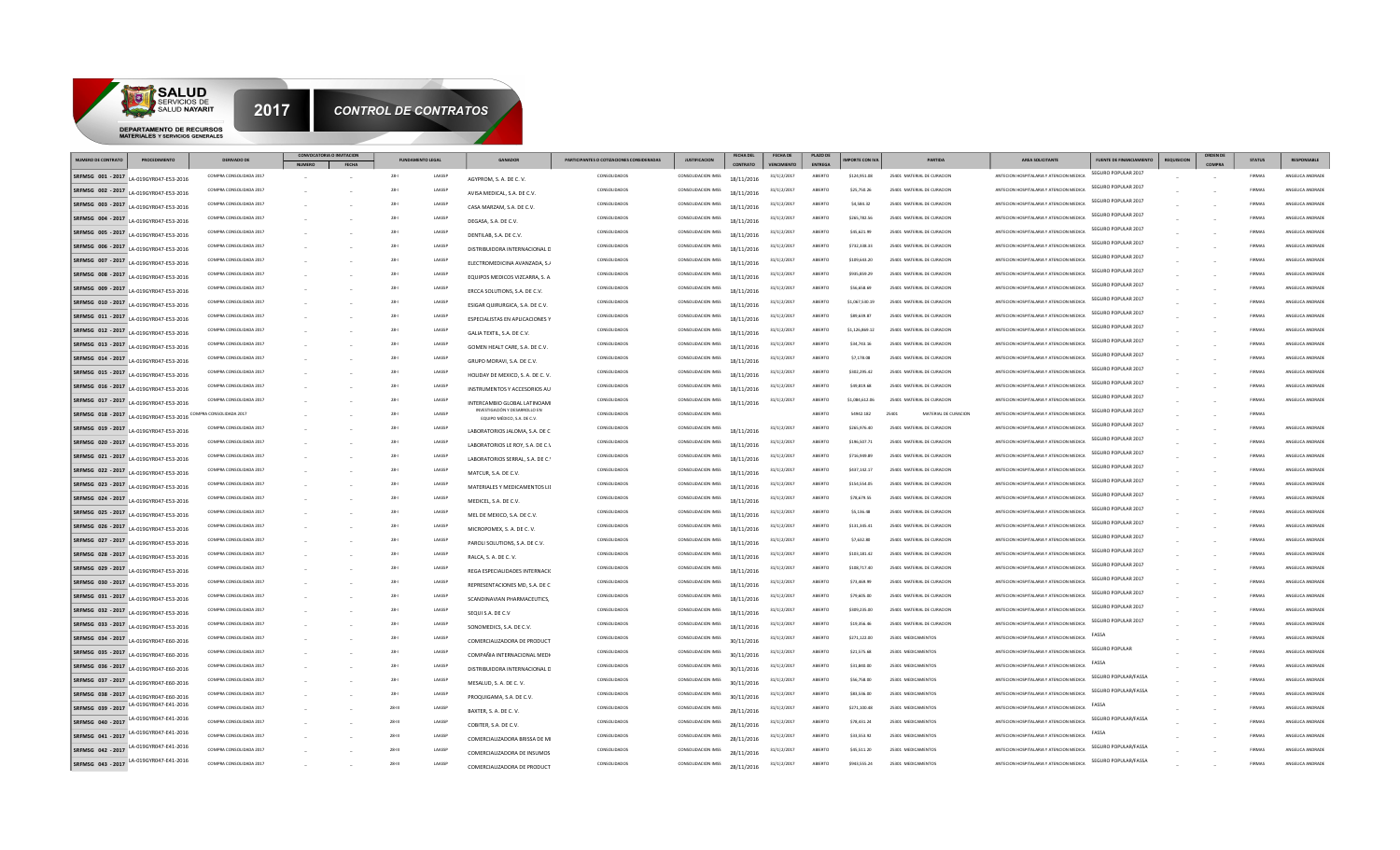| LA-019GYR047-E41-2016<br>SRFMSG 044 - 2017                      | COMPRA CONSOLIDADA 2017                            |  | 28-III        | LAASSE           | COMERCIALIZADORA PENTAMED.                                       | CONSOLIDADOS                 | CONSOLIDACION IMSS<br>28/11/2016                       | $31/1$  2/2017                | ARIFRTO            | \$6,562.00                | 25301 MEDICAMENTOS                       | ANTECION HOSPITALARIA Y ATENCION MEDICA  | <b>SEGURO POPULAR</b> | FIRMAS           | ANGELICA ANDRADI                     |
|-----------------------------------------------------------------|----------------------------------------------------|--|---------------|------------------|------------------------------------------------------------------|------------------------------|--------------------------------------------------------|-------------------------------|--------------------|---------------------------|------------------------------------------|------------------------------------------|-----------------------|------------------|--------------------------------------|
| LA-019GYR047-E41-2016<br>SRFMSG 045 - 2017                      | COMPRA CONSOLIDADA 2017                            |  | 28-III        | LAASS            | COMPAÑIA INTERNACIONAL MEDI                                      | CONSOLIDADOS                 | CONSOLIDACION IMSS<br>28/11/2016                       | $31/1$  2/2017                | ABIERTO            | \$544,758.60              | 25301 MEDICAMENTOS                       | ANTECION HOSPITALARIA Y ATENCION MEDICA  | SEGURO POPULAR/FASSA  | FIRMAS           | ANGELICA ANDRADI                     |
| LA-019GYR047-E41-2016<br>SRFMSG 046 - 2017                      | COMPRA CONSOLIDADA 2017                            |  | $28 - 111$    | LAASSI           | DIBITER, S.A. DE C.V.                                            | CONSOLIDADOS                 | CONSOLIDACION IMSS<br>28/11/2016                       | $31/1$  2/2017                | ARIFRTO            | \$1,257,449.04            | 25301 MEDICAMENTOS                       | ANTECION HOSPITALARIA Y ATENCION MEDICA  | SEGURO POPULAR/FASSA  | FIRMAS           | ANGELICA ANDRADI                     |
| LA-019GYR047-E41-2016<br>SRFMSG 047 - 2017                      | COMPRA CONSOLIDADA 2017                            |  | $28 - 111$    | LAASSI           | DISTRIBUIDORA DE MEDICAMENTO                                     | CONSOLIDADOS                 | CONSOLIDACION IMSS<br>28/11/2016                       | 31/1 2/2017                   | ABIERTO            | \$48,204.50               | 25301 MEDICAMENTOS                       | ANTECION HOSPITALARIA Y ATENCION MEDICA  | SEGURO POPULAR/FASSA  | FIRMAS           | ANGELICA ANDRADI                     |
| LA-019GYR047-E41-2016<br>SRFMSG 048 - 2017                      | COMPRA CONSOLIDADA 2017                            |  | 28-III        | LAASSI           | DISTRIBUIDORA INTERNACIONAL E                                    | CONSOLIDADOS                 | CONSOLIDACION IMSS<br>28/11/2016                       | $31/1$  2/2017                | ABIERTO            | \$3,890,236.50            | 25301 MEDICAMENTOS                       | ANTECION HOSPITALARIA Y ATENCION MEDICA  | SEGURO POPULAR/FASSA  | <b>FIRMA</b>     | ANGELICA ANDRADI                     |
| LA-019GYR047-E41-2016<br>SRFMSG 049 - 2017                      | COMPRA CONSOLIDADA 2017                            |  | $28 - 111$    | LAASS            | DISTRIBUIDORA SEVI, S.A. DE C.V                                  | CONSOLIDADOS                 | CONSOLIDACION IMSS<br>28/11/2016                       | $31/1$  2/2017                | ABIERTO            | \$193,627.3               | 25301 MEDICAMENTOS                       | ANTECION HOSPITALARIA Y ATENCION MEDICA  | SEGURO POPULAR/FASSA  | <b>FIRMA</b>     | ANGELICA ANDRADI                     |
| LA-019GYR047-E41-2016<br>SRFMSG 050 - 2017                      | COMPRA CONSOLIDADA 2017                            |  | $28 - 111$    | LAASSP           | FARMACEUTICOS MAYPO, S.A. DE                                     | CONSOLIDADOS                 | CONSOLIDACION IMSS<br>28/11/2016                       | $31/1$  2/2017                | ABIERTO            | \$5,161.20                | 25301 MEDICAMENTOS                       | ANTECION HOSPITALARIA Y ATENCION MEDICA  | SEGURO POPULAR/FASSA  | FIRMAS           | ANGELICA ANDRADI                     |
| LA-019GYR047-E41-2016<br>SRFMSG 051 - 2017                      | COMPRA CONSOLIDADA 2017                            |  | 28-III        | LAASSI           | GRUPO 5 COMERCIALIZADORA DE                                      | CONSOLIDADOS                 | CONSOLIDACION IMSS<br>28/11/2016                       | $31/1$  2/2017                | ABIERTO            | \$16,437.60               | 25301 MEDICAMENTOS                       | ANTECION HOSPITALARIA Y ATENCION MEDICA  | SEGURO POPULAR/FASSA  | FIRMAS           | ANGELICA ANDRADI                     |
| LA-019GYR047-E41-2016<br>SRFMSG 052 - 2017                      | COMPRA CONSOLIDADA 2017                            |  | <b>28-III</b> | LAASSP           | GRUPO FARMACOS ESPECIALIZADO                                     | CONSOLIDADOS                 | CONSOLIDACION IMSS<br>28/11/2016                       | $31/1$  2/2017                | ABIERTO            | \$61,809.04               | 25301 MEDICAMENTOS                       | ANTECION HOSPITALARIA Y ATENCION MEDICA  | FASSA                 | FIRMAS           | ANGELICA ANDRADI                     |
| LA-019GYR047-E41-2016<br>SRFMSG 053 - 2017                      | COMPRA CONSOLIDADA 2017                            |  | 28-III        | LAASSI           | GRUPO GIPSON, S. A. DE C. V.                                     | CONSOLIDADOS                 | CONSOLIDACION IMSS<br>28/11/2016                       | $31/1$  2/2017                | ABIERTO            | \$66,817.12               | 25301 MEDICAMENTOS                       | ANTECION HOSPITALARIA Y ATENCION MEDICA  | SEGURO POPULAR/FASSA  | FIRMAS           | ANGELICA ANDRADE                     |
| LA-019GYR047-E41-2016<br>SREMSG 054 - 2017                      | COMPRA CONSOLIDADA 2017                            |  | 28-III        | LAASSP           | LA CIMA DEL EXITO, S.A. DE C.V.                                  | CONSOLIDADOS                 | CONSOLIDACION IMSS<br>28/11/2016                       | 31/112/2017                   | ABIERTO            | \$15,547.52               | 25301 MEDICAMENTOS                       | ANTECION HOSPITALARIA Y ATENCION MEDICA  | FASS/                 | <b>FIRMAS</b>    | ANGELICA ANDRADI                     |
| LA-019GYR047-E41-2016<br>SRFMSG 055 - 2017                      | COMPRA CONSOLIDADA 2017                            |  | 28-III        | LAASSP           | LABORATORIOS SENOSIAIN, S.A. DE                                  | CONSOLIDADOS                 | CONSOLIDACION IMSS<br>28/11/2016                       | 31/112/2017                   | ABIERTO            | \$163,612.80              | 25301 MEDICAMENTOS                       | ANTECION HOSPITALARIA Y ATENCION MEDICA  | SEGURO POPULAR/FASSA  | FIRMAS           | ANGELICA ANDRADI                     |
| LA-019GYR047-E41-2016<br>SRFMSG 056 - 2017                      | COMPRA CONSOLIDADA 2017                            |  | 28-III        | LAASSP           | LABORATORIOS SOPHIA, S.A. DE C.                                  | CONSOLIDADOS                 | CONSOLIDACION IMSS<br>28/11/2016                       | $31/1$  2/2017                | ARIFRTO            | \$3,936.30                | 25301 MEDICAMENTOS                       | ANTECION HOSPITALARIA Y ATENCION MEDICA  | SEGURO POPULAR/FASSA  | FIRMAS           | ANGELICA ANDRADI                     |
| LA-019GYR047-E41-2016<br>SRFMSG 057 - 2017                      | COMPRA CONSOLIDADA 2017                            |  | 28-III        | LAASSI           |                                                                  | CONSOLIDADOS                 | CONSOLIDACION IMSS                                     | $31/1$  2/2017                | ABIERTO            | \$8,819.92                | 25301 MEDICAMENTOS                       | ANTECION HOSPITALARIA Y ATENCION MEDICA  | FASSA                 | FIRMAS           | ANGELICA ANDRADI                     |
| A-019GYR047-E41-2016<br>SRFMSG 058 - 2017                       | COMPRA CONSOLIDADA 2017                            |  | 28-III        | LAASSI           | MARCAS NESTLE, S. A. DE C. V.<br>MEDICA FARMA ARCAR, S.A. DE C.) | CONSOLIDADOS                 | 28/11/2016<br>CONSOLIDACION IMSS<br>28/11/2016         | 31/1 2/2017                   | ARIFRTO            | \$607,818.5               | 25301 MEDICAMENTOS                       | ANTECION HOSPITALARIA Y ATENCION MEDICA  | SEGURO POPULAR/FASSA  | <b>FIRMA</b>     | ANGELICA ANDRADI                     |
| LA-019GYR047-E41-2016<br>SRFMSG 059 - 2017                      | COMPRA CONSOLIDADA 2017                            |  | $28 - 111$    | LAASSI           |                                                                  | CONSOLIDADOS                 | CONSOLIDACION IMSS                                     | $31/1$  2/2017                | ABIERTO            | \$8,623.00                | 25301 MEDICAMENTO                        | ANTECION HOSPITALARIA Y ATENCION MEDICA  | FASSA                 | <b>FIRMA</b>     | <b>INGELICA ANDRAD</b>               |
| A-019GYR047-E41-2016<br>SRFMSG 060 - 2017                       | COMPRA CONSOLIDADA 2017                            |  | $28 - 111$    | LAASSI           | MEDIGROUP DEL PACIFICO, S.A. DE                                  | CONSOLIDADOS                 | 28/11/2016<br>CONSOLIDACION IMSS                       | $31/1$  2/2017                | ABIERTO            | \$38,849.6                | 25301 MEDICAMENTO                        | ANTECION HOSPITALARIA Y ATENCION MEDICA  | SEGURO POPULAR/FASSA  | <b>FIRMA</b>     | ANGELICA ANDRADI                     |
| LA-019GYR047-E41-2016<br>SRFMSG 061 - 2017                      | COMPRA CONSOLIDADA 2017                            |  | 28-III        | LAASSI           | MESALUD, S. A. DE C. V.                                          | CONSOLIDADOS                 | 28/11/2016<br>CONSOLIDACION IMSS                       | $31/1$  2/2017                | ABIERTO            | \$105,851.04              | 25301 MEDICAMENTO                        | ANTECION HOSPITALARIA Y ATENCION MEDICA  | SEGURO POPULAR/FASSA  | <b>FIRMA</b>     | ANGELICA ANDRADI                     |
| LA-019GYR047-E41-2016<br>SRFMSG 062 - 2017                      | COMPRA CONSOLIDADA 2017                            |  | $28 - 111$    | LAASSI           | PEGO, S. A. DE C. V.                                             | CONSOLIDADOS                 | 28/11/2016<br>CONSOLIDACION IMSS                       | $31/1$  2/2017                | ABIERTO            | \$266,010.4               | 25301 MEDICAMENTO                        | ANTECION HOSPITALARIA Y ATENCION MEDICA  | SEGURO POPULAR/FASSA  | <b>FIRMA</b>     | ANGELICA ANDRADI                     |
| LA-019GYR047-E41-2016<br>SRFMSG 063 - 2017                      | COMPRA CONSOLIDADA 2017                            |  | 28-III        | LAASSI           | RAGAR, S. A DE C. V.                                             | CONSOLIDADOS                 | 28/11/2016<br>CONSOLIDACION IMSS                       | $31/1$  2/2017                | ABIERTO            | \$277.175.36              | 25301 MEDICAMENTOS                       | ANTECION HOSPITALARIA Y ATENCION MEDICA  | SEGURO POPULAR/FASSA  | FIRMAS           | ANGELICA ANDRADI                     |
| LA-019GYR047-E41-2016<br>SRFMSG 064 - 2017                      | COMPRA CONSOLIDADA 2017                            |  | 28-III        | LAASSI           | RALCA, S. A. DE C. V.                                            | CONSOLIDADOS                 | 28/11/2016<br>CONSOLIDACION IMSS                       | $31/1$  2/2017                | ABIERTO            | \$12,211.20               | 25301 MEDICAMENTOS                       | ANTECION HOSPITALARIA Y ATENCION MEDICA  | FASS/                 | FIRMAS           | ANGELICA ANDRADI                     |
| SRFMSG 065 - 2017                                               | COMPRA CONSOLIDADA 2017                            |  | $28 - 11$     | LAASSE           | SERVICIOS DE FARMACIA PREFARM                                    | CONSOLIDADOS                 | 28/11/2016<br>CONSOLIDACION IMSS                       | 31/112/2017                   | ABIERTO            | \$20,140.00               | 25301 MEDICAMENTOS                       | ANTECION HOSPITALARIA Y ATENCION MEDICA  | <b>SEGURO POPULAR</b> | FIRMAS           | ANGELICA ANDRADI                     |
| LA-019GYR047-E44-2016<br>SRFMSG 066 - 2017                      | COMPRA CONSOLIDADA 2017                            |  | 28-II         | LAASSE           | COMERCIALIZADORA DE PRODUCT                                      | CONSOLIDADOS                 | 23/12/2016<br>CONSOLIDACION IMSS                       | $31/1$  2/2017                | ABIERTO            | \$915.932.40              | 25301 MEDICAMENTOS                       | ANTECION HOSPITALARIA Y ATENCION MEDICA  | <b>FASSA</b>          | FIRMAS           | ANGELICA ANDRADI                     |
| LA-019GYR047-E44-2016<br>SRFMSG 067 - 2017                      | COMPRA CONSOLIDADA 2017                            |  | $28 - 11$     | LAASSE           | COMPAÑIA INTERNACIONAL MEDI                                      | CONSOLIDADOS                 | 23/12/2016<br>CONSOLIDACION IMSS                       | $31/1$  2/2017                | ABIERTO            | \$34,932.00               | 25301 MEDICAMENTOS                       | ANTECION HOSPITALARIA Y ATENCION MEDICA  | FASSA                 | <b>FIRMA</b>     | ANGELICA ANDRADI                     |
| A-019GYR047-E44-2016<br>SRFMSG 068 - 2017                       | COMPRA CONSOLIDADA 2017                            |  | $28 - 11$     | LAASSE           | GRUPO FARMACOS ESPECIALIZADO                                     | CONSOLIDADOS                 | 23/12/2016<br>CONSOLIDACION IMSS                       | 31/1 2/2017                   | ABIERTO            | \$56,651.3                | 25301 MEDICAMENTOS                       | ANTECION HOSPITALARIA Y ATENCION MEDICA  | SEGURO POPULAR/FASSA  | <b>FIRMA</b>     | ANGELICA ANDRADI                     |
| LA-019GYR047-E44-2016<br>SRFMSG 069 - 2017                      | COMPRA CONSOLIDADA 2017                            |  | $28 - 111$    | LAASSI           | RALCA, S. A. DE C. V.                                            | CONSOLIDADOS                 | 23/12/2016<br>CONSOLIDACION IMSS                       | $31/1$  2/2017                | ABIERTO            | \$747,692.0               | 25301 MEDICAMENTO                        | ANTECION HOSPITALARIA Y ATENCION MEDICA  | SEGURO POPULAR/FASSA  | <b>FIRMA</b>     | ANGELICA ANDRAD                      |
| LA-019GYR047-E42-2016<br>SRFMSG 070 - 2017                      | COMPRA CONSOLIDADA 2017                            |  | $28 - 111$    | LAASSI           | BAXTER, S. A. DE C. V.                                           | CONSOLIDADOS                 | 22/12/2016<br>CONSOLIDACION IMSS                       | 31/1 2/2017                   | ABIERTO            | \$6,728.00                | 25301 MEDICAMENTOS                       | ANTECION HOSPITALARIA Y ATENCION MEDICA  | SEGURO POPULAR/FASSA  | FIRMAS           | ANGELICA ANDRADI                     |
| LA-019GYR047-E42-2016<br>SRFMSG 071 - 2017                      | COMPRA CONSOLIDADA 2017                            |  | $28 - 111$    | LAASSI           | CADENA FARMACEUTICA, S.A. DE C                                   | CONSOLIDADOS                 | 22/12/2016<br>CONSOLIDACION IMSS                       | $31/1$  2/2017                | ABIERTO            | \$260,467.2               | 25301 MEDICAMENTO                        | ANTECION HOSPITALARIA Y ATENCION MEDICA  | <b>FASSA</b>          | <b>FIRMA</b>     | ANGELICA ANDRAD                      |
| LA-019GYR047-E42-2016<br>SRFMSG 072 - 2017                      | COMPRA CONSOLIDADA 2017                            |  | 28-III        | LAASSI           | COBITER, S.A. DE C.V.                                            | CONSOLIDADOS                 | 22/12/2016<br>CONSOLIDACION IMSS                       | $31/1$  2/2017                | ABIERTO            | \$307,555.4               | 25301 MEDICAMENTOS                       | ANTECION HOSPITALARIA Y ATENCION MEDICA  | FASSA                 | <b>FIRMA</b>     | ANGELICA ANDRADI                     |
| LA-019GYR047-F42-2016<br>SRFMSG 073 - 2017                      | COMPRA CONSOLIDADA 2017                            |  | 28-III        | LAASSP           | COMERCIALIZADORA BRISSA DE MI                                    | CONSOLIDADOS                 | 22/12/2016<br>CONSOLIDACION IMSS                       | $31/1$  2/2017                | ABIERTO            | \$3,345,551,86            | 25301 MEDICAMENTOS                       | ANTECION HOSPITALARIA Y ATENCION MEDICA  | SEGURO POPULAR/FASSA  | FIRMAS           | ANGELICA ANDRADI                     |
| LA-019GYR047-F42-2016<br>SRFMSG 074 - 2017                      | COMPRA CONSOLIDADA 2017                            |  | 28-III        | LAASSI           | COMERCIALIZADORA DE PRODUCT                                      | CONSOLIDADOS                 | 22/12/2016<br>CONSOLIDACION IMSS                       | $31/1$  2/2017                | ABIERTO            | \$6,541.88                | 25301 MEDICAMENTOS                       | ANTECION HOSPITALARIA Y ATENCION MEDICA  | SEGURO POPULAR/FASSA  | FIRMAS           | ANGELICA ANDRADE                     |
| LA-019GYR047-F42-2016<br>SRFMSG 075 - 2017                      | COMPRA CONSOLIDADA 2017                            |  | 28-III        | LAASSP           | COMERCIALIZADORA FARMACEUT                                       | CONSOLIDADOS                 | 22/12/2016<br>CONSOLIDACION IMSS                       | 31/112/2017                   | ABIERTO            | \$1,197,055.92            | 25301 MEDICAMENTOS                       | ANTECION HOSPITALARIA Y ATENCION MEDICA  | SEGURO POPULAR/FASSA  | <b>FIRMAS</b>    | ANGELICA ANDRADI                     |
| LA-019GYR047-E42-2016<br>SRFMSG 076 - 2017                      | COMPRA CONSOLIDADA 2017                            |  | 28-III        | LAASSP           | COMERCIALIZADORA PHARMACEU                                       | CONSOLIDADOS                 | 22/12/2016<br>CONSOLIDACION IMSS                       | 31/112/2017                   | ABIERTO            | \$1,344,320.00            | 25301 MEDICAMENTOS                       | ANTECION HOSPITALARIA Y ATENCION MEDICA  | SEGURO POPULAR/FASSA  | FIRMAS           | ANGELICA ANDRADI                     |
| 4-0196YR047-F42-2016<br>SRFMSG 077 - 2017                       | COMPRA CONSOLIDADA 2017                            |  | 28-III        | LAASSP           | COMPAÑIA INTERNACIONAL MEDI                                      | CONSOLIDADOS                 | 22/12/2016<br>CONSOLIDACION IMSS                       | 31/112/2017                   | ARIFRTO            | \$768,024.36              | 25301 MEDICAMENTOS                       | ANTECION HOSPITALARIA Y ATENCION MEDICA  | SEGURO POPULAR/FASSA  | FIRMAS           | ANGELICA ANDRADI                     |
| LA-019GYR047-E42-2016<br>SRFMSG 078 - 2017                      | COMPRA CONSOLIDADA 2017                            |  | 28-III        | LAASSP           | DIBITER, S.A. DE C.V.                                            | CONSOLIDADOS                 | 22/12/2016<br>CONSOLIDACION IMSS                       | 31/112/2017                   | ABIERTO            | \$50,836.00               | 25301 MEDICAMENTOS                       | ANTECION HOSPITALARIA Y ATENCION MEDICA  | SEGURO POPULAR/FASSA  | FIRMAS           | ANGELICA ANDRADI                     |
| A-019GYR047-E42-2016<br>SRFMSG 079 - 2017                       | COMPRA CONSOLIDADA 2017                            |  | 28-III        | LAASSP           | DISTRIBUIDORA DE MEDICAMENTO                                     | CONSOLIDADOS                 | 22/12/2016<br>CONSOLIDACION IMSS                       | $31/1$  2/2017                | ARIFRTO            | \$10,519,488.76           | 25301 MEDICAMENTOS                       | ANTECION HOSPITALARIA Y ATENCION MEDICA  | SEGURO POPULAR/FASSA  | FIRMAS           | ANGELICA ANDRADI                     |
| LA-019GYR047-E42-2016<br>SRFMSG 080 - 2017                      | COMPRA CONSOLIDADA 2017                            |  | 28-III        | LAASSP           | DISTRIBUIDORA INTERNACIONAL D                                    | CONSOLIDADOS                 | 22/12/2016<br>CONSOLIDACION IMSS                       | 31/1 2/2017                   | ARIFRTO            | \$56,031.04               | 25301 MEDICAMENTOS                       | ANTECION HOSPITALARIA Y ATENCION MEDICA  | SEGURO POPULAR/FASSA  | FIRMAS           | ANGELICA ANDRADI                     |
| LA-019GYR047-E42-2016<br>SRFMSG 081 - 2017                      | COMPRA CONSOLIDADA 2017                            |  | $28 - 111$    | LAASSI           | DISTRIBUIDORA SEVI, S.A. DE C.V.                                 | CONSOLIDADOS                 | 22/12/2016<br>CONSOLIDACION IMSS                       | 31/1 2/2017                   | ABIERTO            | \$36,656.00               | 25301 MEDICAMENTOS                       | ANTECION HOSPITALARIA Y ATENCION MEDICA  | <b>SEGURO POPULAR</b> | <b>FIRMA</b>     | ANGELICA ANDRADI                     |
| LA-019GYR047-E42-2016<br>SRFMSG 082 - 2017                      | COMPRA CONSOLIDADA 2017                            |  | $28 - 111$    | LAASS            | FARMACEUTICOS MAYPO, S.A. DE (                                   | CONSOLIDADOS                 | 22/12/2016<br>CONSOLIDACION IMSS                       | $31/1$  2/2017                | ABIERTO            | \$179,969.1               | 25301 MEDICAMENTO                        | ANTECION HOSPITALARIA Y ATENCION MEDICA  | SEGURO POPULAR/FASSA  | <b>FIRMA</b>     | ANGELICA ANDRAD                      |
| LA-019GYR047-E42-2016<br>SRFMSG 083 - 2017                      | COMPRA CONSOLIDADA 2017                            |  | $28 - 111$    | LAASSI           | GLOBAL BUSINESS GROUP, S.A. DE                                   | CONSOLIDADOS                 | 22/12/2016<br>CONSOLIDACION IMSS                       | $31/1$  2/2017                | ABIERTO            | \$292,046.0               | 25301 MEDICAMENTO                        | ANTECION HOSPITALARIA Y ATENCION MEDICA  | SEGURO POPULAR/FASSA  | FIRMAS           | ANGELICA ANDRADI                     |
| LA-019GYR047-E42-2016<br>SRFMSG 084 - 2017                      | COMPRA CONSOLIDADA 2017                            |  | 28-III        | LAASSI           | GRUPO 5 COMERCIALIZADORA DE                                      | CONSOLIDADOS                 | 22/12/2016<br>CONSOLIDACION IMSS                       | $31/1$  2/2017                | ABIERTO            | \$2,960,263.85            | 25301 MEDICAMENTOS                       | ANTECION HOSPITALARIA Y ATENCION MEDICA  | SEGURO POPULAR/FASSA  | FIRMAS           | ANGELICA ANDRADI                     |
| LA-019GYR047-E42-2016<br>SRFMSG 085 - 2017                      | COMPRA CONSOLIDADA 2017                            |  | 28-III        | LAASSI           | GRUPO FARMACOS ESPECIALIZADO                                     | CONSOLIDADOS                 | 22/12/2016<br>CONSOLIDACION IMSS                       | $31/1$  2/2017                | ABIERTO            | \$7,039.55                | 25301 MEDICAMENTOS                       | ANTECIÓN HOSPITALARIA Y ATENCIÓN MEDICA  | FASSA                 | FIRMAS           | ANGELICA ANDRADI                     |
| LA-019GYR047-E42-2016<br>SRFMSG 086 - 2017                      | COMPRA CONSOLIDADA 2017                            |  | 28-III        | LAASSI           | GRUPO FYRME, S.A. DE C.V.                                        | CONSOLIDADOS                 | 22/12/2016<br>CONSOLIDACION IMSS                       | 31/112/2017                   | ABIERTO            | S680.077.52               | 25301 MEDICAMENTOS                       | ANTECION HOSPITALARIA Y ATENCION MEDICA  | SEGURO POPULAR/FASSA  | FIRMAS           | ANGELICA ANDRADI                     |
| LA-019GYR047-E42-2016                                           |                                                    |  | 28-III        |                  | HISA FARMACEUTICA, S. A. DE C. V.                                |                              | 22/12/2016                                             |                               |                    |                           |                                          | ANTECIÓN HOSPITALARIA Y ATENCIÓN MEDICA  | FASS/                 |                  |                                      |
| SRFMSG 087 - 2017<br>LA-019GYR047-E42-2016<br>SRFMSG 088 - 2017 | COMPRA CONSOLIDADA 2017<br>COMPRA CONSOLIDADA 2017 |  | 28-III        | LAASSI<br>LAASSI | LABORATORIO BIOQUIMICO MEXIC                                     | CONSOLIDADOS<br>CONSOLIDADOS | CONSOLIDACION IMSS<br>22/12/2016<br>CONSOLIDACION IMSS | $31/1$  2/2017<br>31/112/2017 | ABIERTO<br>ABIERTO | \$5,425.36<br>\$46,368.60 | 25301 MEDICAMENTOS<br>25301 MEDICAMENTOS | ANTECION HOSPITALARIA Y ATENCION MEDICA  | SEGURO POPULAR/FASSA  | FIRMAS<br>FIRMAS | ANGELICA ANDRADI<br>ANGELICA ANDRADI |
| LA-019GYR047-E42-2016                                           | COMPRA CONSOLIDADA 2017                            |  | 28-III        | LAASSI           | LABORATORIOS SENOSIAIN, S.A. DE                                  | CONSOLIDADOS                 | 22/12/2016<br>CONSOLIDACION IMSS                       | $31/1$  2/2017                | ABIERTO            | \$51,846.76               | 25301 MEDICAMENTOS                       | ANTECION HOSPITALARIA Y ATENCION MEDICA  | SEGURO POPULAR/FASSA  | <b>FIRMAS</b>    | ANGELICA ANDRADI                     |
| SRFMSG 089 - 2017<br>LA-019GYR047-E42-2016<br>SRFMSG 090 - 2017 | COMPRA CONSOLIDADA 2017                            |  | 28-III        | LAASSI           | LABORATORIOS SOPHIA, S.A. DE C.                                  | CONSOLIDADOS                 | 22/12/2016<br>CONSOLIDACION IMSS                       | $31/1$  2/2017                | ABIERTO            | \$16,252.40               | 25301 MEDICAMENTOS                       | ΑΝΤΕΣΙΟΝ ΗΩΝΡΙΤΑΙ ΑΒΙΑ Υ ΑΤΕΝΣΙΟΝ ΜΕΡΙΣΑ | SEGURO POPULAR/FASSA  | <b>FIRMA</b>     | ANGELICA ANDRADI                     |
| LA-019GYR047-E42-2016                                           | COMPRA CONSOLIDADA 2017                            |  |               | LAASS            | LABORATORIOS VALDECASAS, S.A                                     | CONSOLIDADOS                 | 22/12/2016                                             |                               | ABIERTO            | \$1,430,414.76            | 25301 MEDICAMENTOS                       | ANTECION HOSPITALARIA Y ATENCION MEDICA  | SEGURO POPULAR/FASSA  | <b>FIRMA</b>     | ANGELICA ANDRADI                     |
| SRFMSG 091 - 2017<br>LA-019GYR047-F42-2016                      |                                                    |  | $28 - 111$    |                  | MEDICA FARMA ARCAR, S.A. DE C.Y                                  |                              | CONSOLIDACION IMSS<br>22/12/2016                       | 31/1 2/2017                   |                    |                           |                                          |                                          | SEGURO POPULAR/FASSA  |                  |                                      |
| SRFMSG 092 - 2017<br>LA-019GYR047-E42-2016                      | COMPRA CONSOLIDADA 2017                            |  | $28 - 111$    | LAASSI           | MEDIGROUP DEL PACIFICO, S.A. DE                                  | CONSOLIDADOS                 | CONSOLIDACION IMSS<br>22/12/2016                       | $31/1$  2/2017                | ABIERTO            | \$334,906.8               | 25301 MEDICAMENTOS                       | ANTECION HOSPITALARIA Y ATENCION MEDICA  |                       | <b>FIRMA</b>     | ANGELICA ANDRADI                     |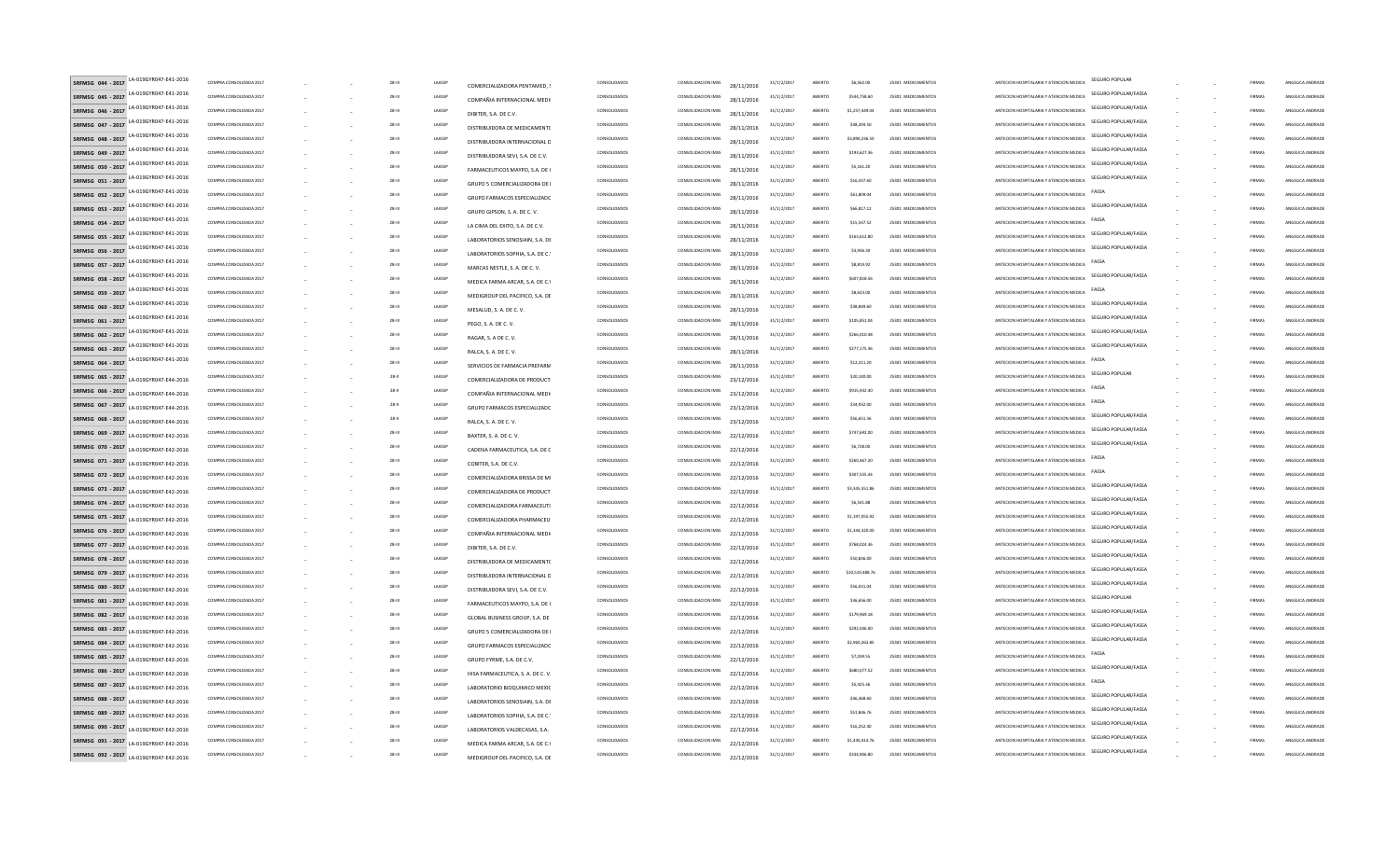|                                        | SRFMSG 093 - 2017 LA-019GYR047-E42-2016 | COMPRA CONSOLIDADA 2017      |        |            | 28-111                      | LAASSE                    | MESALUD, S. A. DE C. V.                                            | CONSOLIDADOS                                                                                                  | CONSOLIDACION IMSS                            | 22/12/2016               | $31/1$  2/2017           | ABIERTO            | \$509,960.60                    | 25301 MEDICAMENTOS                                                                                                     | ANTECION HOSPITALARIA Y ATENCION MEDICA                               | SEGURO POPULAR/FASSA                                                     |             | FIRMA                             | ANGELICA ANDRAD          |
|----------------------------------------|-----------------------------------------|------------------------------|--------|------------|-----------------------------|---------------------------|--------------------------------------------------------------------|---------------------------------------------------------------------------------------------------------------|-----------------------------------------------|--------------------------|--------------------------|--------------------|---------------------------------|------------------------------------------------------------------------------------------------------------------------|-----------------------------------------------------------------------|--------------------------------------------------------------------------|-------------|-----------------------------------|--------------------------|
| SRFMSG 094 - 2017                      | LA-019GYR047-E42-2016                   | COMPRA CONSOLIDADA 2017      |        |            | 28-III                      | LAASSE                    | NUTRICION Y FARMACIAS, S. A. DE                                    | CONSOLIDADOS                                                                                                  | CONSOLIDACION IMSS                            | 22/12/2016               | $31/1$  2/2017           | ABIERTO            | \$4,437.00                      | 25301 MEDICAMENTOS                                                                                                     | ANTECION HOSPITALARIA Y ATENCION MEDICA                               | <b>SEGURO POPULAR</b>                                                    |             | FIRMAS                            | ANGELICA ANDRADE         |
| SRFMSG 095 - 2017                      | LA-019GYR047-E42-2016                   | COMPRA CONSOLIDADA 2017      |        |            | 28-III                      | LAASSE                    | PEGO, S. A. DE C. V.                                               | CONSOLIDADOS                                                                                                  | CONSOLIDACION IMSS                            | 22/12/2016               | $31/1$  2/2017           | ABIERTO            | \$922,363.92                    | 25301 MEDICAMENTOS                                                                                                     | ANTECION HOSPITALARIA Y ATENCION MEDICA                               | SEGURO POPULAR/FASSA                                                     |             | FIRMA                             | ANGELICA ANDRAD          |
| SRFMSG 096 - 2017                      | LA-019GYR047-E42-2016                   | COMPRA CONSOLIDADA 2017      |        |            | 28-III                      | LAASSP                    | PHARMACOS EXAKTA, S.A. DE C.V.                                     | CONSOLIDADOS                                                                                                  | CONSOLIDACION IMSS                            | 22/12/2016               | $31/1$  2/2017           | ABIERTO            | \$12,385.0                      | 25301 MEDICAMENTOS                                                                                                     | ANTECION HOSPITALARIA Y ATENCION MEDICA                               | SEGURO POPULAR/FASSA                                                     |             | FIRMA                             | <b>INGELICA ANDRAD</b>   |
| SRFMSG 097 - 2017                      | LA-019GYR047-E42-2016                   | COMPRA CONSOLIDADA 2017      |        |            | 28-III                      | LAASSE                    | PRODUCTOS E INSUMOS PARA LA 9                                      | CONSOLIDADOS                                                                                                  | CONSOLIDACION IMSS                            | 22/12/2016               | $31/1$  2/2017           | ABIERTO            | \$475,191.04                    | 25301 MEDICAMENTOS                                                                                                     | ANTECION HOSPITALARIA Y ATENCION MEDICA                               | SEGURO POPULAR/FASSA                                                     |             | FIRMA                             | <b>INGELICA ANDRAD</b>   |
| SRFMSG 098 - 2017                      |                                         | COMPRA CONSOLIDADA 2017      |        |            | 28-III                      | LAASSP                    |                                                                    | CONSOLIDADOS                                                                                                  | CONSOLIDACION IMSS                            |                          | $31/1$  2/2017           | ABIERTO            | \$632,322.06                    | 25301 MEDICAMENTOS                                                                                                     | ANTECION HOSPITALARIA Y ATENCION MEDICA                               | SEGURO POPULAR/FASSA                                                     |             | FIRMAS                            | ANGELICA ANDRAD          |
| SRFMSG 099 - 2017                      | LA-019GYR047-F42-2016                   | COMPRA CONSOLIDADA 2017      |        |            | 28-III                      | LAASSP                    | PROOLIGAMA, S.A. DE C.V.                                           | CONSOLIDADOS                                                                                                  | CONSOLIDACION IMSS                            | 22/12/2016               | $31/1$  2/2017           | ABIERTO            | \$5,273.6                       | 25301 MEDICAMENTOS                                                                                                     | ANTECION HOSPITALARIA Y ATENCION MEDICA                               | SEGURO POPULAR/FASSA                                                     |             | FIRMAS                            | ANGELICA ANDRADE         |
|                                        | A-019GYR047-F42-2016                    |                              |        |            |                             |                           | PROVEEDORA ESPECIALIZADA DE M                                      |                                                                                                               |                                               | 22/12/2016               |                          |                    |                                 |                                                                                                                        |                                                                       | SEGURO POPULAR/FASSA                                                     |             |                                   |                          |
| SRFMSG 100 - 2017                      | A-019GYR047-F42-2016                    | COMPRA CONSOLIDADA 2017      |        |            | 28-III                      | LAASSP                    | RAGAR, S. A DE C. V.                                               | CONSOLIDADOS                                                                                                  | CONSOLIDACION IMSS                            | 22/12/2016               | $31/1$  2/2017           | ABIERTO            | \$534,206.52                    | 25301 MEDICAMENTOS                                                                                                     | ANTECION HOSPITALARIA Y ATENCION MEDICA                               | SEGURO POPULAR/FASSA                                                     |             | FIRMAS                            | ANGELICA ANDRAD          |
| SRFMSG 101 - 2017                      | LA-019GYR047-F42-2016                   | COMPRA CONSOLIDADA 2017      |        |            | 28-111                      | LAASSP                    | RAICA S.A. DEC. V.                                                 | CONSOLIDADOS                                                                                                  | CONSOLIDACION IMSS                            | 22/12/2016               | $31/1$  2/2017           | ABIERTO            | \$1.195.910.76                  | 25301 MEDICAMENTOS                                                                                                     | ANTECION HOSPITALARIA Y ATENCION MEDICA                               | SEGURO POPULAR/FASSA                                                     |             | FIRMAS                            | ANGELICA ANDRADE         |
| SRFMSG 102 - 2017                      | A-019GYR047-F42-2016                    | COMPRA CONSOLIDADA 2017      |        |            | 28-III                      | LAASSE                    | SERVICIOS DE FARMACIA PREFARM                                      | CONSOLIDADOS                                                                                                  | CONSOLIDACION IMSS                            | 22/12/2016               | $31/1$  2/2017           | ABIERTO            | \$291,542.72                    | 25301 MEDICAMENTOS                                                                                                     | ANTECION HOSPITALARIA Y ATENCION MEDICA                               | SEGURO POPULAR/FASSA                                                     |             | FIRMAS                            | ANGELICA ANDRADE         |
| SRFMSG 103 - 2017                      | LA-019GYR047-E45-2016                   | COMPRA CONSOLIDADA 2017      |        |            | $28 - 11$                   | LAASSE                    | COMERCIALIZADORA PENTAMED, :                                       | CONSOLIDADOS                                                                                                  | CONSOLIDACION IMSS                            | 30/12/2016               | $31/1$  2/2017           | ABIERTO            | \$21,751.20                     | 25301 MEDICAMENTOS                                                                                                     | ANTECION HOSPITALARIA Y ATENCION MEDICA                               | SEGURO POPULAR/FASSA                                                     |             | FIRMA                             | <b>INGELICA ANDRAD</b>   |
| SRFMSG 104 - 2017                      | LA-019GYR047-E45-2016                   | COMPRA CONSOLIDADA 2017      |        |            | $28 - 11$                   | LAASSP                    | DISTRIBUIDORA INTERNACIONAL D                                      | CONSOLIDADOS                                                                                                  | CONSOLIDACION IMSS                            | 30/12/2016               | $31/1$  2/2017           | ABIERTO            | \$68,393.6                      | 25301 MEDICAMENTOS                                                                                                     | ANTECION HOSPITALARIA Y ATENCION MEDICA                               |                                                                          |             | FIRMA                             | <b>INGELICA ANDRAD</b>   |
| SRFMSG 105 - 2017                      | LA-019GYR047-E45-2016                   | COMPRA CONSOLIDADA 2017      |        |            | $28 - 11$                   | LAASSE                    | FARMACEUTICOS MAYPO, S.A. DE                                       | CONSOLIDADOS                                                                                                  | CONSOLIDACION IMSS                            | 30/12/2016               | $31/1$  2/2017           | ABIERTO            | \$5,335.00                      | 25301 MEDICAMENTOS                                                                                                     | ANTECION HOSPITALARIA Y ATENCION MEDICA                               | FASSA                                                                    |             | FIRMA                             | <b>INGELICA ANDRAD</b>   |
| SRFMSG 106 - 2017                      | LA-019GYR047-F45-2016                   | COMPRA CONSOLIDADA 2017      |        |            | 28-II                       | LAASSP                    | GRUPO FARMAÇOS ESPECIALIZADO                                       | CONSOLIDADOS                                                                                                  | CONSOLIDACION IMSS                            | 30/12/2016               | $31/1$  2/2017           | ABIERTO            | \$226,480.8                     | 25301 MEDICAMENTOS                                                                                                     | ANTECION HOSPITALARIA Y ATENCION MEDICA                               | <b>SEGURO POPULAR</b>                                                    |             | FIRMAS                            | ANGELICA ANDRAD          |
| SRFMSG 107 - 2017                      | LA-019GYR047-F63-2016                   | COMPRA CONSOLIDADA 2017      |        |            | 28-II                       | LAASSP                    | DENTILAB, S.A. DE C.V.                                             | CONSOLIDADOS                                                                                                  | CONSOLIDACION IMSS                            | 30/12/2016               | $31/1$  2/2017           | ABIERTO            | \$2,181,036.99                  | 25401 MATERIAL DE CURACION                                                                                             | ANTECION HOSPITALARIA Y ATENCION MEDICA                               | <b>SEGURO POPULAR</b>                                                    |             | FIRMAS                            | ANGELICA ANDRAD          |
| SRFMSG 108 - 2017                      | LA-019GYR047-F63-2016                   | COMPRA CONSOLIDADA 2017      |        |            | 28-II                       | LAASSP                    | HOLIDAY DE MEXICO, S. A. DE C. V.                                  | CONSOLIDADOS                                                                                                  | CONSOLIDACION IMSS                            | 30/12/2016               | $31/1$  2/2017           | ABIERTO            | \$179,057.25                    | 25401 MATERIAL DE CURACION                                                                                             | ANTECION HOSPITALARIA Y ATENCION MEDICA                               | <b>SEGURO POPULAR</b>                                                    |             | FIRMAS                            | ANGELICA ANDRAD          |
| SRFMSG 109 - 2017                      | LA-019GYR047-F54-2016                   | COMPRA CONSOLIDADA 2017      |        |            | 28-11                       | LAASSP                    | AGYPROM. S. A. DEC. V.                                             | CONSOLIDADOS                                                                                                  | CONSOLIDACION IMSS                            | 30/12/2016               | $31/1$  2/2017           | ABIERTO            | \$11,678.1                      | 25401 MATERIAL DE CURACION                                                                                             | ANTECION HOSPITALARIA Y ATENCION MEDICA                               | <b>SEGURO POPULAR</b>                                                    |             | FIRMAS                            | ANGELICA ANDRADE         |
| SRFMSG 110 - 2017                      | A-019GYR047-F54-2016                    | COMPRA CONSOLIDADA 2017      |        |            | $28 - 11$                   | LAASSP                    | AVISA MEDICAL, S.A. DE C.V.                                        | CONSOLIDADOS                                                                                                  | CONSOLIDACION IMSS                            | 30/12/2016               | $31/1$  2/2017           | ABIERTO            | \$30,251.4                      | 25401 MATERIAL DE CURACION                                                                                             | ANTECION HOSPITALARIA Y ATENCION MEDICA                               | <b>SEGURO POPULAR</b>                                                    |             | FIRMAS                            | ANGELICA ANDRADE         |
| SRFMSG 111 - 2017                      | LA-019GYR047-E54-2016                   | COMPRA CONSOLIDADA 2017      |        |            | $28 - 11$                   | LAASSE                    | DENTILAB, S.A. DE C.V.                                             | CONSOLIDADOS                                                                                                  | CONSOLIDACION IMSS                            | 30/12/2016               | $31/1$  2/2017           | ABIERTO            | \$709,178.8                     | 25401 MATERIAL DE CURACION                                                                                             | ANTECION HOSPITALARIA Y ATENCION MEDICA                               | SEGURO POPULAR                                                           |             | FIRMA                             | <b>INGELICA ANDRAD</b>   |
| SRFMSG 112 - 2017                      | LA-019GYR047-E54-2016                   | COMPRA CONSOLIDADA 2017      |        |            | $28 - 11$                   | LAASSE                    | DISTRIBUIDORA INTERNACIONAL D                                      | CONSOLIDADOS                                                                                                  | CONSOLIDACION IMSS                            | 30/12/2016               | $31/1$  2/2017           | ABIERTO            | \$38,285.0                      | 25401 MATERIAL DE CURACION                                                                                             | ANTECION HOSPITALARIA Y ATENCION MEDICA                               | SEGURO POPULAR                                                           |             | FIRMA                             | ANGELICA ANDRAD          |
| SRFMSG 113 - 2017                      |                                         | COMPRA CONSOLIDADA 2017      |        |            | $28 - 11$                   | LAASSE                    |                                                                    | CONSOLIDADOS                                                                                                  | CONSOLIDACION IMSS                            |                          | $31/1$  2/2017           | ABIERTO            | \$13,472.6                      | 25401 MATERIAL DE CURACION                                                                                             | ANTECION HOSPITALARIA Y ATENCION MEDICA                               | SEGURO POPULAR                                                           |             | FIRMA                             | <b>INGELICA ANDRAD</b>   |
| SRFMSG 114 - 2017                      | LA-019GYR047-E54-2016                   | COMPRA CONSOLIDADA 2017      |        |            | 28-II                       | LAASSE                    | EQUIPOS DE BIOMEDICINA DE MEX                                      | CONSOLIDADOS                                                                                                  | CONSOLIDACION IMSS                            | 30/12/2016               | $31/1$  2/2017           | ABIERTO            | \$18,079.1                      | 25401 MATERIAL DE CURACION                                                                                             | ANTECION HOSPITALARIA Y ATENCION MEDICA                               | <b>SEGURO POPULAR</b>                                                    |             | FIRMAS                            | ANGELICA ANDRAD          |
| SRFMSG 115 - 2017                      | LA-019GYR047-E54-2016                   | COMPRA CONSOLIDADA 2017      |        |            | 28-II                       | LAASSP                    | ERCCA SOLUTIONS, S.A. DE C.V.                                      | CONSOLIDADOS                                                                                                  | CONSOLIDACION IMSS                            | 30/12/2016               | $31/1$  2/2017           | ABIERTO            | \$54,710.2                      | 25401 MATERIAL DE CURACION                                                                                             | ANTECION HOSPITALARIA Y ATENCION MEDICA                               | <b>SEGURO POPULAR</b>                                                    |             | FIRMAS                            | ANGELICA ANDRAD          |
|                                        | LA-019GYR047-F54-2016                   | COMPRA CONSOLIDADA 2017      |        |            | 28-II                       | LAASSP                    | ESPECIALISTAS EN APLICACIONES Y                                    | CONSOLIDADOS                                                                                                  | CONSOLIDACION IMSS                            | 30/12/2016               | $31/1$  2/2017           | ABIERTO            | \$59,428.6                      | 25401 MATERIAL DE CURACION                                                                                             | ANTECION HOSPITALARIA Y ATENCION MEDICA                               | <b>SEGURO POPULAR</b>                                                    |             | FIRMAS                            | ANGELICA ANDRAD          |
| SRFMSG 116 - 2017                      | LA-019GYR047-F54-2016                   |                              |        |            |                             |                           | ESPECIALISTAS EN ESTERILIZACIÓN                                    |                                                                                                               |                                               | 30/12/2016               |                          |                    |                                 |                                                                                                                        |                                                                       | <b>SEGURO POPULAR</b>                                                    |             |                                   |                          |
| SRFMSG 117 - 2017                      | LA-019GYR047-F54-2016                   | COMPRA CONSOLIDADA 2017      |        |            | 28-11                       | LAASSP                    | INSTRUMENTOS Y ACCESORIOS AU                                       | CONSOLIDADOS                                                                                                  | CONSOLIDACION IMSS                            | 30/12/2016               | $31/1$  2/2017           | ABIERTO            | \$115,920.6                     | 25401 MATERIAL DE CURACION                                                                                             | ANTECION HOSPITALARIA Y ATENCION MEDICA                               | <b>SEGURO POPULAR</b>                                                    |             | FIRMAS                            | ANGELICA ANDRADE         |
| SRFMSG 118 - 2017                      | A-019GYR047-F54-2016                    | COMPRA CONSOLIDADA 2017      |        |            | $28 - 11$                   | LAASSP                    | INTERNACIONAL FARMACELITICA.                                       | CONSOLIDADOS                                                                                                  | CONSOLIDACION IMSS                            | 30/12/2016               | $31/1$  2/2017           | ABIERTO            | \$70,629.73                     | 25401 MATERIAL DE CURACION                                                                                             | ANTECION HOSPITALARIA Y ATENCION MEDICA                               | SEGURO POPULAR                                                           |             | FIRMAS                            | ANGELICA ANDRADE         |
| SRFMSG 119 - 2017                      | LA-019GYR047-E54-2016                   | COMPRA CONSOLIDADA 2017      |        |            | $28 - 11$                   | LAASSE                    | KENDALL DE MEXICO, S.A. DE C.V.                                    | CONSOLIDADOS                                                                                                  | CONSOLIDACION IMSS                            | 30/12/2016               | $31/1$  2/2017           | ABIERTO            | \$112,542.8                     | 25401 MATERIAL DE CURACION                                                                                             | ANTECION HOSPITALARIA Y ATENCION MEDICA                               | SEGURO POPULAR                                                           |             | FIRMA                             | <b>INGELICA ANDRAD</b>   |
| SRFMSG 120 - 2017                      | LA-019GYR047-E54-2016                   | COMPRA CONSOLIDADA 2017      |        |            | $28 - 11$                   | LAASSE                    | REGA ESPECIALIDADES INTERNACI                                      | CONSOLIDADOS                                                                                                  | CONSOLIDACION IMSS                            | 30/12/2016               | $31/1$  2/2017           | ABIERTO            | \$27,651.7                      | 25401 MATERIAL DE CURACION                                                                                             | ANTECION HOSPITALARIA Y ATENCION MEDICA                               | SEGURO POPULAR                                                           |             | FIRMA                             | ANGELICA ANDRAD          |
| SRFMSG 121 - 2017                      | LA-019GYR047-E62-2016                   | COMPRA CONSOLIDADA 2017      |        |            | $28 -$                      | LAASSE                    | DENTILAB, S.A. DE C.V.                                             | CONSOLIDADOS                                                                                                  | CONSOLIDACION IMSS                            | 30/12/2016               | $31/1$  2/2017           | ABIERTO            | \$1,320,256.73                  | 25401 MATERIAL DE CURACION                                                                                             | ANTECION HOSPITALARIA Y ATENCION MEDICA                               |                                                                          |             | FIRMA                             | <b>INGELICA ANDRAD</b>   |
| SRFMSG 122 - 2017                      | A-019GYR047-E62-2016                    | COMPRA CONSOLIDADA 2017      |        |            |                             | LAASSE                    | ELIHELP, S.A. DE C.V.                                              | CONSOLIDADOS                                                                                                  | CONSOLIDACION IMSS                            | 30/12/2016               | $31/1$  2/2017           | ABIERTO            | \$555,164.4                     | 25401 MATERIAL DE CURACION                                                                                             | ANTECION HOSPITALARIA Y ATENCION MEDICA                               | SEGURO POPULAR                                                           |             | FIRMAS                            | ANGELICA ANDRADE         |
| SRFMSG 123 - 2017                      | AD-002-2017                             | AD-002-2017                  |        |            |                             | V1                        | ARTICULOS MEDICOS HOSPITALAR                                       | CONSOLIDADOS                                                                                                  | UN SOLO PROVEEDOR                             | 12/01/2017               | 30/09/2017               | MENSUAL            | \$4,400,000.00                  | SUBCONTRATACION DE SERVICIOS CON<br>$\begin{array}{c}\n 33901 \overline{\phantom{0}} \\ \text{TERCEROS}\n \end{array}$ | ATENCION HOSPITALARIA                                                 | FASSA                                                                    |             | EN FIRMAS                         | ANGELICA ANDRAD          |
| SRFMSG 124 - 2017                      | 4-019GYR047-F62-2016                    | COMPRA CONSOLIDADA 201       |        |            |                             | LAASP                     | <b>REGA ESPECIALIDADES INTERNACION</b>                             | CONSOLIDADOS                                                                                                  | CONSOLIDACION IMSS                            | 30/12/2016               | $31/1$  2/2017           | ABIERTO            | \$10,949.1                      | 25401 MATERIAL DE CURACION                                                                                             | ANTECION HOSPITALARIA Y ATENCION MEDICA                               | SEGURO POPULAR 2017                                                      |             |                                   | <b>INGELICA ANDRADE</b>  |
| SRFMSG 125 - 2017                      | AD-001-2017                             | AD-001-2017                  |        |            | 51 FRACCION VI Y            | LAASAEN                   | INFRA, S.A. DE C.V.                                                | INFRA, S.A. DE C.V.                                                                                           | SOPORTE DE VIDA                               | 28/12/2016               | 31/01/2017               | ABIERTO            | \$905,789.59                    | 25401 OXIGENO HOSPITALARIO Y OTROS GASE!                                                                               | <b><i>ATENCION HOSPITALARIA</i></b>                                   | FASSA 33 2017                                                            | S/N         | EN FIRMA                          | ANGELICA ANDRADE         |
| SRFMSG 126 - 2017                      | AD-002-2017                             | AD-001-201                   |        |            | 51 FRACCION VI1             | LAASAEN                   | INFRA. S.A. DE C.V.                                                | INFRA, S.A. DE C.V.                                                                                           | SOPORTE DE VIDA                               | 28/12/2016               | 31/01/2017               | ABIERTO            | \$310,023.00                    | 25401 OXIGENO DOMICILIARIO                                                                                             | SEGURO POPULAR                                                        | SEGURO POPULAR                                                           | S/N         | EN FIRMA                          | ANGELICA ANDRADE         |
| SRFMSG 127 - 2017                      | AD-003-2017                             | AD-003-2017                  | $\sim$ |            | 51 FRACCION V               | LAASAEN                   | LABORATORIOS PISA. . S.A. DE C.V.                                  | LABORATORIOS PISA, S.A. DE C.V                                                                                | PROVEEDOR UNICO                               | $30/1$  2/2016           | 31/12/2017               | ABIERTO            | \$4,000,000.00                  | 33901 SERVICIO DE HEMODIALISIS                                                                                         | UNEME DE HEMODIALISIS                                                 | <b>INGRESOS PROPIOS</b>                                                  | OF. 0025374 | EN FIRMA                          | <b>INGELICA ANDRADE</b>  |
| SRFMSG 128 - 2017                      | AD-004-2017                             | AD-004-2017                  |        |            | 51 FRACCIÓN I               | LAASAEN                   | ROLANDO ARCAUTES Y ENRIQUES                                        | ROLANDO ARCAUTES Y ENRIQUES                                                                                   |                                               | 17/01/2017               | 31/12/2017               |                    | S481.016.51                     | 35901 SERVICIO DE JARDINERÍA Y FUMIGACIÓN                                                                              | COORDINACIÓN DE SERVICIOS GENERALES                                   | FASSA 33                                                                 |             | ELABORACIÓN                       | <b>JUAN RICARDO</b>      |
| SRFMSG 129 - 2017                      | LPE-035/2016                            | LPE-SSN-DRMSG-035/16         |        |            | 27 FRACC I, 28, 38          | LAASAEN                   | COMERCIALIZADORA FARMACELITICA                                     | COMERCIALIZADORA FARMACEUTICA GAMMA, S.A. DE C.V.<br>OUD FARMA SA DECV                                        | FALLO                                         | 27/01/2017               | 31/12/2017               | 27/02/2017         | \$456,500.00                    | MEDICINAS Y PRODUCTOS FARMACEUTICOS<br>25301,<br>DE APLICACIÓN HUMANA, CUADRO BÁSICO<br>25302                          | CENTRO ESTATAL DE CANCEROLOGÍA                                        | <b>GASTOS CATASTROFICOS 2016</b>                                         | 4313, 4295  | ELABORACIÓN                       | YANET                    |
| SRFMSG 130 - 2017                      | LPE-035/2016                            | LPE-SSN-DRMSG-035/16         |        |            | 27 FRACC I, 28, 38          | LAASAEN                   | GAMMA, S.A. DE C.V.<br>QUO FARMA, S.A. DE C.V.                     | COMERCIALIZADORA FARMACEUTICA GAMMA, S.A. DE C.V.,                                                            | FALLO                                         | 27/01/2017               | 31/12/2017               | 27/02/2017         | \$373,920.40                    | MEDICINASY PRODUCTOS PARMACEDITCOS<br>25301,<br>DE APLICACIÓN HUMANA, CUADRO BÁSICO                                    | CENTRO ESTATAL DE CANCEROLOGÍA                                        | <b>GASTOS CATASTROFICOS 2016</b>                                         | 4313, 4295  | ELABORACIÓN                       | YANET                    |
| SRFMSG 131 - 2017                      | LPE-001/2017                            | LPE-SSN-DRMSG-001/17         | 001    | 01/01/201  | 27 FRACC I. 28, 38          | LAASAEN                   | RIZZO PAPELERA, S.A. DE C.V.                                       | QUO FARMA, S.A. DE C.V.<br>RIZZO PAPELERA, S.A. DE C.V., GRUPO ALDARAMIZ, S.A. DE C.V.                        | FALLO                                         | 31/01/2017               | 31/12/2017               | ABIERTO            | \$2,767,245.51                  | 25302<br>ARRENDAMIENTO DE EQUIPO Y BIENES<br>32301                                                                     | COORDINACIÓN DE SERVICIOS GENERALES                                   | FASSA 33                                                                 | OFICIO S/N  | ELABORACIÓN                       | BLANCA                   |
| SRFMSG 132 - 2017                      | LPE-009/2017                            | LPE-SSN-DRMSG-009/17         | 002    | 25/01/201  | 7 FRACC I, 28, 38           | LAASAEN                   | SERVICIOS INTEGRALES DE SEGURIDAD                                  | SERVICIOS INTEGRALES DE SEGURIDAD LIMPIEZA Y                                                                  | FALLO                                         | 14/02/2017               | 31/12/2017               | CERRADO            | \$2,868,419.79                  | INFORMÁTICOS (FOTOCOPIADORAS)<br>SERVICIO DE VIGILANCIA                                                                | COORDINACIÓN DE SERVICIOS GENERALES                                   | FASSA 33                                                                 | OFICIO S/N  | CONCLUIDO                         | YANET                    |
| SRFMSG 133 - 2017                      | LPE-006/2017                            | LPE-SSN-DRMSG-006/17         | 002    | 25/01/201  | 27 FRACC I. 28, 38          | LAASAEN                   | LIMPIEZA Y MANTENIMIENTO, S.A. DE C.\<br>REX FARMA, S.A. DE C.V.   | MANTENIMIENTO, S.A. DE C.V., PROTECCIÓN Y SEGURIDAD<br>REX FARMA, S.A. DE C.V., COMERCIALIZADORA FARMACEUTICA | FALLO                                         | 16/02/2017               | 31/12/2017               | 26/03/2017         | \$200,852.00                    | MEDICINAS Y PRODUCTOS FARMACEOTICO<br>25301.<br>DE APLICACIÓN HUMANA, CUADRO BÁSICO                                    | CENTRO ESTATAL DE CANCEROLOGÍA                                        | FASSA 33                                                                 | 4313, 4295  | ELABORACIÓN                       | YANET                    |
|                                        |                                         | LPE-SSN-DRMSG-006/17         | 002    |            | FRACC I, 28, 38             |                           | COMERCIALIZADORA FARMACELITICA                                     | GAMMA, S.A. DE C.V., QUO FARMA, S.A. DE C.V<br>FARMA, S.A. DE C.V., COMERCIALIZADORA FARMACEUTICA             |                                               | 16/02/2017               |                          |                    |                                 | <b>AFTICINANT PRODUCTIVS FARMACEOOLS</b><br>25301.<br>DE APLICACIÓN HUMANA, CUADRO BÁSICO                              |                                                                       | FASSA 33                                                                 | 4313, 4295  | ELABORACIÓN                       | YANET                    |
| SRFMSG 134 - 2017                      | LPE-006/2017                            |                              |        | 25/01/201  | 27 FRACC I. 28, 38          | LAASAEN                   | GAMMA, S.A. DE C.V.                                                | GAMMA, S.A. DE C.V., QUO FARMA, S.A. DE C.V.<br>REX FARMA, S.A. DE C.V., COMERCIALIZADORA FARMACEUTICA        |                                               |                          | 31/12/2017               | 26/03/2017         | \$39,750.00                     | 25302<br>VOLTALOOO DE MEDICAMENTOS DEL<br>25301.                                                                       | CENTRO ESTATAL DE CANCEROLOGÍA                                        |                                                                          |             |                                   |                          |
| SRFMSG 135 - 2017                      | LPE-006/2017                            | LPE-SSN-DRMSG-006/17         | 002    | 25/01/201  |                             | LAASAEN                   | QUO FARMA, S.A. DE C.V.                                            | GAMMA, S.A. DE C.V., QUO FARMA, S.A. DE C.V.                                                                  | FALLO                                         | 16/02/2017               | 31/12/2017               | 26/03/2017         | \$25,371.70                     | DE APLICACIÓN HUMANA, CUADRO BÁSICO<br>25302<br>VOLTAIOCO DE MEDICAMENTOS DEL                                          | CENTRO ESTATAL DE CANCEROLOGÍA                                        | FASSA 33                                                                 | 4313, 4295  | ELABORACIÓN                       | YANET                    |
| SRFMSG 136 - 2017                      | AD-006/2017                             | AD-006/2017                  |        |            | 51 FRACC. IV                | LAASAEN                   | STERIMED, S. DE R.L. DE C.V.                                       | STERIMED, S. DE R.L. DE C.V.                                                                                  | ADJUDICACIÓN DIRECTA                          | 23/02/2017               | 31/12/2017               | ABIERTO            | \$1,331,842.40                  | 35802<br>EXTERNO, TRATAMIENTO Y DISPOSICIÓN<br><b>EINAL DE RECIDUOS RELICROSOS</b>                                     | COORDINACIÓN DE SERVICIOS GENERALES                                   | FASSA 33                                                                 | OFICIO S/N  | ELABORACIÓN                       | GONZALO                  |
| SRFMSG 137 - 2017<br>SRFMSG 138 - 2017 | AD-0007/2017<br>AD-0094/2016            | AD-0007/2017<br>AD-0094/2016 |        |            | 51 FRACC. I<br>51 FRACC, VI | LAASAEN<br>LAASAEN        | COROMINAS Y CASTILLO, S.C.<br>PRODUCTOS HOSPITALARIOS, S.A. DE C.V | COROMINAS Y CASTILLO, S.C.<br>PRODUCTOS HOSPITALARIOS, S.A. DE C.V.                                           | ADJUDICACIÓN DIRECTA<br>ADJUDICACIÓN DIRECTA  | 01/03/2017<br>06/03/2017 | 31/12/2017<br>31/12/2017 | ABIERTO<br>ABIERTO | \$575,393.00<br>\$17,613,400.76 | 33901<br>TERCEROS<br>33901                                                                                             | CENTRO ESTATAL DE CANCEROLOGÍA<br>CENTRO ESTATAL DE CANCEROLOGÍA      | GASTOS CATASTROFICOS 2016  OFICIO 0958/2016<br>GASTOS CATASTROFICOS 2016 |             | ELABORACIÓN<br>ELABORACIÓN        | BLANCA<br>BLANCA         |
| SRFMSG 139 - 2017                      | AD-009/2017                             | AD-009/2017                  |        |            | $41 - VI$                   | LAASSP                    | DISTRIBUIDORA MEDICA ZEUS, S.A. DE C.V                             | DISTRIBUIDORA MEDICA ZEUS, S.A. DE C.V                                                                        | DESIERTAS                                     | 07/03/2017               | 31/12/2017               | 13/03/2017         | \$1,085,000.00                  | <b>TERCEROS</b><br>MATERIAL DE CURACIÓN<br>25401                                                                       | SALUD BUCAL                                                           | SEGURO POPULAR                                                           | OF 4154     | ELABORACIÓN                       | GELICA ANDRAD            |
| SRFMSG 140 - 2017                      | LPE-012/2017                            | LPE-SSN-DRMSG-012/2013       | 003    | 21/02/2017 | 27 FRACC I, 28, 38          | LAASAEN                   | SERVICIOS INTEGRALES DE SEGURIDAD.                                 | SERVICIOS INTEGRALES DE SEGURIDAD, LIMPIEZA Y                                                                 | FALLO                                         | 10/02/2017               | 31/12/2017               | 11/03/2017         | \$7,444,003.90                  | SERVICIOS INTEGRALES<br>33903                                                                                          | COORDINACIÓN DE SERVICIOS GENERALES                                   | <b>GASTOS DE OPERACIÓN DE</b><br><b>UNIDADES MÉDICAS</b>                 | OFICIO 3205 | ELABORACIÓN                       | YANET                    |
| SRFMSG 141 - 2017                      | AD-0010/2017                            | AD-0010/2017                 |        |            | 51 FRACC. I                 | <b>LAASAEN</b>            | FUSIÓN INTEGRAL EN RADIOLOGÍA Y                                    | FUSIÓN INTEGRAL EN RADIOLOGÍA Y LABORATORIO. S.C.                                                             | ADJUDICACIÓN DIRECTA                          | 10/03/2017               | 31/12/2017               | ARIFRTO            | 5652 525 93                     | 33903<br>SERVICIOS INTEGRALES<br>MEDICINAS Y PRODUCTOS FARMACEUTIC                                                     | CENTRO ESTATAL DE CANCEROLOGÍA                                        | <b>GASTOS CATASTROFICOS 2016</b>                                         | OFICIO CEO  | <b>FLARORACIÓN</b>                | <b>BLANCA</b>            |
| SRFMSG 142 - 2017<br>SRFMSG 143 - 2017 | AD-0005/2017<br>AD-0011/2017            | AD-0005/2017<br>AD-0011/2017 |        |            | 51 FRACC. IV<br>51 FRACC L  | LAASAEN<br><b>LAASAEN</b> | INFRA, S.A. DE C.V.<br><b>LARORATORIOS OUFZADA S.C.</b>            | INFRA, S.A. DE C.V.<br><b>LABORATORIOS OUEZADA S.C.</b>                                                       | ADJUDICACIÓN DIRECTA<br>ADILIDICACIÓN DIRECTA | 01/03/2017               | 31/12/2017<br>31/12/2017 | ABIERTO<br>ARIFRTO | \$9,906,885.56<br>\$327,924.00  | 25301<br>SUBCONTRATACIÓN DE SERVICIOS CON<br>33901                                                                     | COORDINACIÓN DE SERVICIOS GENERALES<br>CENTRO ESTATAL DE CANCEROLOGÍA | FASSA 33<br>GASTOS CATASTROFICOS 2016                                    | OFICIO CEC  | ELABORACIÓN<br><b>FLARORACIÓN</b> | GONZALO<br><b>BLANCA</b> |
| SRFMSG 144 - 2017                      | LA-19GYR047-E53-2016                    | LA-19GYR047-E53-2016         |        |            | 28 FRACCION I               | LAASSP                    | SONOMEDIC, S.A. DE C.V.                                            | CONSOLIDADOS                                                                                                  | RECTIFICACION DE                              | 13/03/2017               | 31/12/2017               | ABIERTO            | \$58,048.78                     | 25401 MATERIAL DE CURACION                                                                                             | ATENCION HOSPITALARIA                                                 | SEGURO POPULAR                                                           | S/N         | VIGENTE                           | ANGELICA ANDRADE         |
|                                        |                                         |                              |        |            |                             |                           |                                                                    |                                                                                                               |                                               |                          |                          |                    |                                 |                                                                                                                        |                                                                       |                                                                          |             |                                   |                          |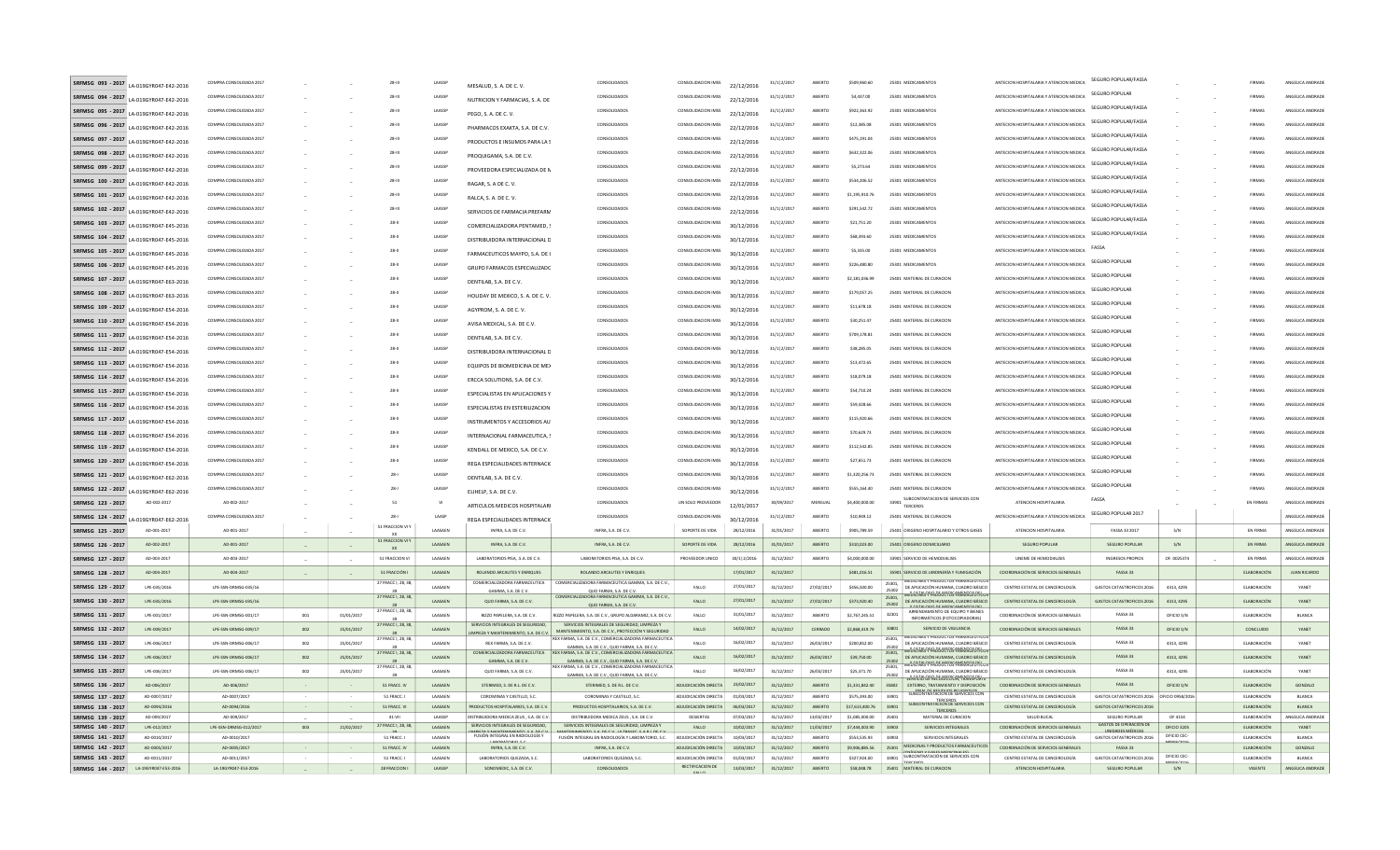| SRFMSG 145 - 2017<br>LPF-010/2017          | LPE-SSN-DRMSG-010/2017  | 003              | 21/02/2017 | 27 FRACC I, 28, 38.                      | <b>LAASAEN</b> | MARÍA DINORA ROJAS RODRÍGUEZ                                                 | MARÍA DINORA ROJAS RODRÍGUEZ. JOSÉ DEL HOYO                                                                                                          | <b>FALLO</b>                                    | 16/03/2017 | 31/12/2017 | ABIERTO        | \$14,077,569.76 | 25401 ARTÍCULOS PARA SERVICIOS GENERALES EN                                               | REPSS                                                                 | <b>GASTOS CATASTROFICOS 2016</b> | DG-                                | <b>ELABORACIÓN</b> | BLANCA              |
|--------------------------------------------|-------------------------|------------------|------------|------------------------------------------|----------------|------------------------------------------------------------------------------|------------------------------------------------------------------------------------------------------------------------------------------------------|-------------------------------------------------|------------|------------|----------------|-----------------|-------------------------------------------------------------------------------------------|-----------------------------------------------------------------------|----------------------------------|------------------------------------|--------------------|---------------------|
| SRFMSG 146 - 2017<br>AD-0012/2017          | AD-0012/2017            |                  |            | 27 FRACC III, 48, 5<br><b>COACCIH VA</b> | <b>LAASAEN</b> | GRUPO DEQUIVAMED, S.A. DE C.V.                                               | GRUPO DEQUIVAMED, S.A. DE C.V.                                                                                                                       | ADJUDICACIÓN DIRECTA                            | 22/03/2017 | 31/12/2017 | 24/03/2017     | \$1,328,220.00  | 25313 MEDICINAS Y PRODUCTOS FARMACEUTICOS<br>DE ADIICACIÓN AN                             | DEPARTAMENTO DE VECTORES Y ZOONOSIS                                   | RAMO 33 2017 RADICACIÓN          | 581                                | ELABORACIÓN        | YANET               |
| SRFMSG 147 - 2017<br>AD-013-2017           | AD-013-2017             |                  |            | 41-VII                                   | LAASSP         | COMERCIALIZADORA PHARMACUTICA                                                | COMERCIALIZADORA PHARMACUTICA COMPHARMA, S.A. DE                                                                                                     | DESIERTAS                                       | 18/04/2017 | 31/12/2017 | 03/05/2017     | \$701,020.50    | 25301 MEDICAMENTOS                                                                        | ATENCION HOSPITALARIA                                                 | SEGURO POPULAR Y FASSA 2017      | S/N                                | EN FIRMAS          | ANGELICA ANDRADI    |
| SRFMSG 148 - 2017<br>AA-019GYR047-E12-2017 | AA-019GYR047-E12-2018   |                  |            | $41 -$                                   | LAASSP         | FARMACEUTICOS MAYPO, S.A. DE C.V                                             | CONSOLIDADOS                                                                                                                                         | <b>FUENTE UNICA</b>                             | 15/03/2017 | 31/12/2017 | ABIERTO        | \$461,126.90    | 25301 MEDICAMENTO                                                                         | ATENCION HOSPITALARIA                                                 | SEGURO POPULAR Y FASSA 2017      |                                    | <b>EN FIRMAS</b>   | ANGELICA ANDRADI    |
| SRFMSG 149 - 2017<br>AA-0196YR047-F12-2017 | AA-019GYR047-E12-2018   |                  |            | $41 - 1$                                 | <b>LAASSP</b>  | GRUPO FARMAÇOS ESPECIALIZADOS, S.A.<br>DEC V                                 | CONSOLIDADOS                                                                                                                                         | FUENTE UNICA                                    | 15/03/2017 | 31/12/2017 | ARIFRTO        | 348 245 36      | 25301 MEDICAMENTOS                                                                        | ATENCION HOSPITALARIA                                                 | SEGURO POPULAR 2017              |                                    | <b>EN FIRMAS</b>   | ANGELICA ANDRADI    |
| SRFMSG 150 - 2017<br>LA-019GYR047-F1-2017  | LA-019GYR047-F1-2018    | $\sim 10^{-1}$   |            | $41 - VI$                                | <b>LAASSP</b>  | BAXTER, S.A. DE C.V.                                                         | CONSOLIDADOS                                                                                                                                         | DESIERTAS                                       | 25/03/2017 | 31/12/2017 | ARIERTO        | \$110,148.00    | 25301 MEDICAMENTOS                                                                        | ATENCION HOSPITALARIA                                                 | <b>FASSA 2017</b>                |                                    | <b>EN FIRMAS</b>   | ANGELICA ANDRADE    |
| SRFMSG 151 - 2017<br>LA-019GYR047-E1-2017  | LA-019GYR047-E1-2018    |                  |            | 41-VII                                   | LAASSP         | GRUPO FARMAÇOS ESPECIALIZADOS, S.A.<br>DE C.V.                               | CONSOLIDADOS                                                                                                                                         | DESIERTAS                                       | 25/03/2017 | 31/12/2017 | ABIERTO        | \$136,953.04    | 25301 MEDICAMENTOS                                                                        | ATENCION HOSPITALARIA                                                 | <b>FASSA 2017</b>                |                                    | EN FIRMAS          | ANGELICA ANDRADI    |
| SRFMSG 152 - 2017<br>LA-019GYR047-F5-2017  | LA-019GYR047-E5-2018    | $\sim$           |            | $41 - VI$                                | <b>LAASSP</b>  | HUMANA DE FOURO Y MATERIALES S.A.<br>nt c v                                  | CONSOLIDADOS                                                                                                                                         | DESIERTAS                                       | 29/03/2017 | 31/12/2017 | ABIERTO        | \$3,283,26      | 25401 MATERIAL DE CURACION                                                                | ATENCION HOSPITALARIA                                                 | <b>FASSA 2017</b>                |                                    | EN FIRMAS          | ANGELICA ANDRADE    |
| SRFMSG 153 - 2017<br>AA-0196YR047-F13-2017 | AA-019GYR047-F13-2018   |                  |            | $41 - 1$                                 | <b>LAASSP</b>  | <b>FARMACEUTICOS MAYPO S.A. DEC V</b>                                        | CONSOLIDADOS                                                                                                                                         | FUENTE UNICA                                    | 15/03/2017 | 31/12/2017 | ARIFRTO        | \$102.267.12    | 25301 MEDICAMENTOS                                                                        | ATENCION HOSPITALARIA                                                 | SEGURO POPULAR                   |                                    | <b>EN FIRMAS</b>   | ANGELICA ANDRADI    |
| SRFMSG 154 - 2017<br>AA-109GYR-047-2017    | AA-109GYR-047-2018      | $\sim 10^{-1}$   |            | $41 - 1$                                 | LAASSP         | RALCA, S.A. DE C.V.                                                          | CONSOLIDADOS                                                                                                                                         | <b>FUENTE UNICA</b>                             | 15/03/2017 | 31/12/2017 | <b>ABIERTO</b> | \$901.60        | 25301 MEDICAMENTOS                                                                        | ATENCION HOSPITALARIA                                                 | FASSA                            |                                    | EN FIRMAS          | ANGELICA ANDRADE    |
| SRFMSG 155 - 2017<br>AD-0014/2017          | AD-0014-2017            |                  |            | $51 - IV$                                | <b>LAASAEN</b> | INFRA. S.A. DE C.V.                                                          | INFRA. S.A. DE C.V.                                                                                                                                  | ADJUDICACIÓN DIRECTA                            | 21/03/2017 | 31/12/2017 | ARIFRTO        | \$1,689,460.00  | MEDICINAS Y PRODUCTOS FARMACEUTICOS<br>25301                                              | REPSS                                                                 | REPSS                            | OFICIO DG-                         | <b>FLARORACIÓN</b> | GONZALO             |
| SRFMSG 156 - 2017<br>LPE-0005-2017         | LPE-SSN-DRMSG-0005-2017 | 002              | 25/01/2017 | 7 FRACC I, 28, 38                        | LAASAEN        | JOSÉ ÁNGEL ALCALA CONTRERAS                                                  | JOSÉ ÁNGEL ALCALA CONTRERAS. ELSA MARGARITA PARTIDA                                                                                                  | FALLO                                           | 24/02/2017 | 31/12/2017 | ABIERTO        | \$6,531,528.50  | <b>ISUMINISTRO DE OXÍGENO DOMICILIARIO</b><br>22101, CARNES FRESCAS, PESCADOS Y MARISCOS, | DIRECCIÓN DE ATENCIÓN HOSPITALARIA                                    | <b>FASSA 33</b>                  | EPSS/1494/2010<br>OFICIO           | ELABORACIÓN        | <b>BLANCA</b>       |
| SRFMSG 157 - 2017<br>AD-0095-2016          | AD-0095-2016            |                  |            | 39<br>26 FRACC III, 40, 4                | LAASSP         | PRODUCTOS HOSPITALARIOS, S.A. DE C.\                                         | <b>BAÑUELOS</b><br>PRODUCTOS HOSPITALARIOS, S.A. DE C.V                                                                                              | ADJUDICACIÓN DIRECTA                            | 30/03/2017 | 31/12/2017 | ABIERTO        | \$1,199,993.00  | 22103, PRODUCTOS AGRÍCOLAS PARA<br>SUBCONTRATACIÓN DE SERVICIOS CON<br>33901              | HOSPITAL CIVIL DE TEPI                                                | <b>GASTOS CATASTROFICOS 201</b>  | 26334/2016<br>001                  | ELABORACIÓN        | BLANCA              |
| SRFMSG 158 - 2017<br>LPE-0013-2017         | LPE-SSN-DRMSG-0013-2017 | 003              | 21/02/2017 | 27 FRACC I, 28                           | LAASAEN        | PRODUCTOS Y MEDICAMENTOS DE                                                  | DUCTOS Y MEDICAMENTOS DE ORIENTE, S.A. DE C.V., MC                                                                                                   | FALLO                                           | 28/03/2017 | 31/12/2017 | ABIERTO        | \$999,959.33    | TERCEROS<br>25401 ARTÍCULOS PARA SERVICIOS GENERALES EN                                   | REPSS                                                                 | REPSS TESOFE 2017                | OFICIO DG-                         | ELABORACIÓN        | <b>JUAN RICARDO</b> |
| SRFMSG 159 - 2017<br>AD-017-2017           | AD-017-2017             |                  |            | $51 - VI$                                | <b>LAASAFN</b> | ORIENTE SA DECV<br>CENTRO OFTALMOLOGICO SAN ANGEL                            | KINICAL SA DECV<br>CENTRO OFTALMOLOGICO SAN ANGEL, S.A. DE C.V.                                                                                      | <b>UNICO PROVEEDOR</b>                          | 24/03/2017 | 31/12/2017 | ARIFRTO        | \$27,880,000.00 | FLÁREA MÉDICA (SUMINISTRO DE<br>33901 SERVICIO INTEGRAL                                   | ΑΤΕΝΟΙΩΝ ΗΩΣΡΙΤΑΙ ΑΒΙΑ                                                | SEGURO POPULAR GOUM              | <b>FPSS/1494/20</b><br>OFICIO 0226 | <b>EN FIRMAS</b>   | ANGELICA ANDRADI    |
| SRFMSG 160 - 2017<br>ITO-002-2017          | SSN-DRMSG-ITO-002-2017  |                  |            | 27-II, 48, 49, 50-I                      | LAASAEN        | QUALITY MED. S.A. DE C.V.                                                    | QUALITY MED. S.A. DE C.V., BELEN CANAHUI ROSALES                                                                                                     |                                                 | 12/04/2017 | 31/12/2017 | ABIERTO        | \$750,000.00    | ARTÍCULOS PARA SERVICIOS GENERALES EN<br>25401<br>EL ÁREA MÉDICA                          | REPSS                                                                 | <b>REPSS 2016</b>                |                                    | ELABORACIÓN        | BLANCA              |
| SRFMSG 161 - 2017<br>AD-016-2017           | AD-016-2017             | $\sim$           |            | 51-IV                                    | <b>LAASAFN</b> | QUALITAS COMPAÑÍA DE SEGUROS, S.A.                                           | OUALITAS COMPAÑÍA DE SEGUROS, S.A. DE C.V., AXA                                                                                                      | SOLVENTE MÁS RAIA                               | 10/04/2017 | 10/04/2018 | ANUAL          | \$1 199 896 20  | SEGUROS DE BIENES PATRIMONIALES<br>34501                                                  | COORDINACIÓN DE TRANSPORTES                                           | <b>FASSA 33</b>                  |                                    | <b>FN FIRMA</b>    | GONZALO             |
| SRFMSG 162 - 2017<br>AD-0018-2017          | AD-0018-2017            | $\sim 100$       |            | $51-V$                                   | LAASAEN        | DE C.V.<br>ÁREA EMPRESARIAL ASESORES, S.C.                                   | OMPAÑÍA DE SEGUROS. S.A. DE C.V SEGUROS EL POTOSÍ.<br>ÁREA EMPRESARIAL ASESORES, S.C.                                                                | ÚNICO PROVEEDOR                                 | 12/04/2017 | 31/12/2017 | 30/09/2017     | \$1,995,200.00  | <b>IVEHICULOSI</b><br>OTRAS ASESORÍAS PARA LA OPERACIÓN DE<br>33102                       | DIRECCIÓN DE ADMINISTRACIÓN                                           | FASSA 33 2017                    | 517-518                            | ELABORACIÓN        | <b>JUAN RICARDO</b> |
| AD-0015-2017<br>SRFMSG 163 - 2017          | AD-0015-2017            |                  |            | $51 - X$                                 | LAASAEN        | QUALITAS COMPAÑÍA DE SEGUROS, S.A                                            | QUALITAS COMPAÑÍA DE SEGUROS, S.A. DE C.V., AXA                                                                                                      | SOLVENTE MÁS BAJA                               | 10/04/2017 | 10/04/2017 | ANUAL          | \$343,730.04    | PROGRAMAS<br>SEGUROS DE BIENES PATRIMONIALE<br>34501                                      | SEGURO POPULAR                                                        | SEGURO POPULAR                   |                                    | CONCLUIDO          | GONZALO             |
| LPE-0017-2017<br>SREMSG 164 - 2017         | LPE-SSN-DRMSG-017-2017  | 006              | 10/04/2017 | 27 FRACC I, 28, 38                       | LAASAEN        | DE C.V.<br>RAMÓN OMAR LOMELÍ LÓPEZ                                           | OMPAÑÍA DE SEGUROS. S.A. DE C.V SEGUROS EL POTOS<br>RAMÓN OMAR LOMELÍ LÓPEZ. LUIS OSVALDO CAMBEROS                                                   | <b>FALLO</b>                                    | 27/04/2017 | 31/12/2017 | 27/10/2017     | \$4,504,966.57  | <b>MEMICULOS</b><br>MATERIALES, ÚTILIES Y EQUIPOS MENORES<br>211                          | COORDINACIÓN DE SERVICIOS GENERALES                                   | FASSA 33 2017                    |                                    | EN FIRMA           | YANET               |
| SRFMSG 165 - 2017<br>LPE-0018-2017         | LPE-SSN-DRMSG-018-201   | 006              | 10/04/2017 | 27 FRACC I, 28, 38                       | LAASAEN        | LUIS OSVALDO CAMBEROS NEGRETE                                                | NEGRETE COMERCIALIZADORA XECORA SA DEC V<br>RAMÓN OMAR LOMELÍ LÓPEZ, LUIS OSVALDO CAMBEROS                                                           | FALLO                                           | 27/04/2017 | 31/12/2017 | 13/10/2017     | \$3,181,842.54  | DE OFICINA<br>216 MATERIAL DE LIMPIEZA                                                    | COORDINACIÓN DE SERVICIOS GENERALES                                   | FASSA 33 2017                    |                                    | EN FIRMA           | YANET               |
| SRFMSG 166 - 2017<br>AD-019-2017           | AD-019-2017             |                  |            | $41 - 1$                                 | LAASSP         | GASOLINERA PLAZA AGUAMILPA. S.A. DI                                          | MEGRETE COMERCIALIZADORA VECORA SA DEC V<br>GASOLINERA PLAZA AGUAMILPA, S.A. DE C.V.                                                                 | PROVEEDOR UNICO                                 | 27/04/2017 | 31/12/2017 | ABIERTO        | \$600,000.0     | 26101 COMBUSTIBLE, ADITIVOS                                                               | COORDINACIÓN DE TRANSPORTES                                           | <b>FASSA 2017</b>                |                                    | EN FIRMA           | ANGELICA ANDRA      |
| SRFMSG 167 - 2017<br>AD-0024-2017          | AD-0024-2017            |                  |            | 27-III, 51-                              | LAASAEM        | $c_{V}$<br>GUADALAJARA P.E.T., S, DE R.L. DE C.V                             | GUADALAJARA P.E.T., S, DE R.L. DE C.V.                                                                                                               | PROVEEDOR UNICO                                 | 01/03/2017 | 31/12/2017 | ABIERTO        | \$585,800.0     | SUBCONTRATACIÓN DE SERVICIOS CON<br>33901                                                 | CENTRO ESTATAL DE CANCEROLOGÍA                                        | <b>GASTOS CATASTROFICOS 2016</b> |                                    | ELABORACIÓN        | BLANCA              |
| SRFMSG 168 - 2017<br>AD-0021-2017          | AD-0021-2017            |                  |            | $51 - IV$                                | <b>LAASAEN</b> | DISTRIBUIDORA MÉDICA ZEUS, S.A. DE C.V.                                      | FARMA, S.A. DE C.V., DISTRIBUIDORA MÉDICA ZEUS, S.A                                                                                                  | SOLVENTE MÁS RAJA                               | 03/05/2017 | 31/12/2017 | 31/05/2017     | \$97,156.25     | <b>TERCEROS</b><br>25301, MEDICINAS Y PRODUCTOS FARMACEUTICO:                             | CENTRO ESTATAL DE CANCEROLOGÍA                                        | GASTOS CATASTROFICOS 2016        | 4295.4313                          | ELABORACIÓN        | YANET               |
| SRFMSG 169 - 2017<br>AD-0021-2017          | AD-0021-2017            |                  |            | $51 - IV$                                | LAASAEN        | FARMACEUTICOS MAYPO, S.A. DE C.V                                             | DECV EARMACEUTICOS MAVRO SA DECV<br>REX FARMA, S.A. DE C.V., DISTRIBUIDORA MÉDICA ZEUS, S.A.                                                         | SOLVENTE MÁS BAJA                               | 03/05/2017 | 31/12/2017 | 31/05/201      | \$971,848.00    | 25302 DE ABUCACIÓN HUMANA CUADRO RÁSICO<br>25301 MEDICINAS Y PRODUCTOS FARMACEUTICOS      | CENTRO ESTATAL DE CANCEROLOGÍA                                        | <b>GASTOS CATASTROFICOS 2016</b> | 4295, 4313                         | ELABORACIÓN        | YANET               |
|                                            |                         |                  |            |                                          |                |                                                                              | DE C.V., FARMACEUTICOS MAYPO, S.A. DE C.V.                                                                                                           |                                                 |            |            |                |                 | 25302 DE APLICACIÓN HUMANA, CUADRO BÁSICO<br>MEDICINAS Y PRODUCTOS FARMACEUTICO:          |                                                                       |                                  |                                    |                    |                     |
| SRFMSG 170 - 2017<br>AD-0022-2017          | AD-0022-2017            |                  |            | $51-Vl$                                  | LAASAEN        | REX FARMA, S.A. DE C.V.                                                      | REX FARMA, S.A. DE C.V.<br>LAURA JANETH ARAGÓN ROMERO, HÉCTOR ENRIQUE ESTRADA                                                                        | ÚNICO PROVEEDOR                                 | 03/05/2017 | 31/12/2017 | 05/06/2017     | \$1,400,000.00  | 25301<br>DE APLICACIÓN HUMANA<br>IMPRESIÓN Y ELABORACIÓN DE MATERIAI                      | DEPARTAMENTO DE VECTORES Y ZOONOSIS                                   | FASSA 33 RADIDACIÓN              | 1136                               | ELABORACIÓN        | YANET               |
| SRFMSG 171 - 2017 SSN<br>DRMSG-ITO-001-201 | SSN-DRMSG-ITO-001-2017  |                  |            | 27-II, 48, 49, 50-                       | LAASAEN        | HÉCTOR ENRIQUE ESTRADA AYÓN                                                  | AYÓN, MARIA FABIOLA MARTÍNEZ PONCE                                                                                                                   | FALLO                                           | 27/04/2017 | 31/12/2017 | 22/05/201      | \$799,936.00    | 33604<br>INFORMATIVO DERIVADO DE LA OPERACIÓN                                             | DIRECCIÓN DE ATENCIÓN MÉDICA                                          | FASSA 33 RADICACIÓN              | 309                                | ELABORACIÓN        | BLANCA              |
| SRFMSG 172 - 2017<br>A-019GYR047-F54-20    | COMPRA CONSOLIDADA 2017 |                  |            | $28 - 11$                                | LAASSP         | DISTRIBUIDORA INTERNACIONAL DE<br><b>IEDICAMENTO Y EQUIPO MEDICO, S.A. D</b> | CONSOLIDADOS                                                                                                                                         | ANUAL                                           | 04/05/2017 | 31/12/2017 | ABIERTO        | \$348,211.70    | 25401 MATERIAL DE CURACION                                                                | DIRECCION DE ATENCION HOSPITALARIA                                    | <b>FASSA 2017</b>                |                                    | FIRMAS             | ANGELICA ANDRADI    |
| SRFMSG 173 - 2017<br>AD-0008-2017          | AD-0008-2017            | $\sim$           |            | 27-III, 51-I                             | LAASAEM        | MEDICINA NUCLEAR DE NAYARIT, S.A. DE                                         | MEDICINA NUCLEAR DE NAYARIT, S.A. DE C.V.                                                                                                            | ÚNICO PROVEEDOR                                 | 01/03/2017 | 31/12/201  | ABIERTO        | \$738,219.9     | SUBCONTRATACIÓN DE SERVICIOS CON<br>33901<br>TERCEROS (GAMA GRAMA)                        | CENTRO ESTATAL DE CANCEROLOGÍA                                        | <b>GASTOS CATASTROFICOS 201</b>  |                                    | ELABORACIÓN        | BLANCA              |
| SRFMSG 174 - 2017<br>AD-0023-2017          | AD-0023-2017            |                  |            | 27-III, 51-I                             | LAASAEN        | EFRAIN RAZURA ALTAMIRANO                                                     | EFRAIN RAZURA ALTAMIRANO                                                                                                                             | ÚNICO PROVEEDOR                                 | 01/03/2017 | 31/12/2017 | ABIERTO        | \$112,500.00    | SUBCONTRATACIÓN DE SERVICIOS CON<br>33901<br>TERCEROS                                     | CENTRO ESTATAL DE CANCEROLOGÍA                                        | <b>GASTOS CATASTROFICOS 2016</b> |                                    | ELABORACIÓN        | BLANCA              |
| SRFMSG 175 - 2017<br>AD-0025-2017          | AD-0025-2017            |                  |            | 27-III, 51-I                             | LAASAEN        | FRANCISCO JAVIER MUÑIZ CORONADO                                              | FRANCISCO JAVIER MUÑIZ CORONADO                                                                                                                      | UNICO PROVEEDOR                                 | 01/03/2017 | 31/12/2017 | 31/12/201      | \$200,000.00    | SUBCONTRATACIÓN DE SERVICIOS CON<br>33901<br>TERCEROS                                     | CENTRO ESTATAL DE CANCEROLOGÍA                                        | <b>GASTOS CATASTROFICOS 2016</b> |                                    | ELABORACIÓN        | BLANCA              |
| SRFMSG 176 - 2017 SSN-DRMSG-ITO-005-2017   | SSN-DRMSG-ITO-005-2017  |                  |            | 27-II, 48, 50-                           | LAASAEN        | LUIS ENRIQUE NAVARRETE CAMPOS                                                | LUIS ENRIQUE NAVARRETE CAMPOS, FRANCISCO JAVIER                                                                                                      | FALLO                                           | 15/05/2017 | 31/12/2017 | 31/12/2017     | \$668,224.99    | SERVICIOS DE ACCESO DE INTERNET, REDES<br>31701                                           | DIRECCIÓN DE ATENCIÓN MÉDICA                                          | FASSA 33 RADICACIÓN              | 379                                | ELABORACIÓN        | <b>JUAN RICARDO</b> |
| SRFMSG 177 - 2017 SSN-DRMSG-ITO-004-2017   | SSN-DRMSG-ITO-004-2017  | $\sim$           |            | 27-II, 48, 49, 50-                       | LAASAEN        | ALFONSO FONSECA SIERRA                                                       | AGUIAR ROBLES, RAÚL RAFAEL FLORES PÉREZ<br>ALFONSO FONSECA SIERRA ALTERNATIVA LG S.A. DE C.V.                                                        | FALLO                                           | 12/05/2017 | 31/12/2017 | 02/06/201      | \$745.201.04    | Y PROCESAMIENTO DE INFORMACIÓN<br>25402 MATERIAL QUIRURGICO Y DE LABORATORIO              | HOSPITAL CIVIL DE TEPIC                                               | SEGURO POPULAR 2008 (SMNG)       | 1006                               | ELABORACIÓN        | BLANCA              |
|                                            |                         |                  |            |                                          |                |                                                                              | RICARDO HERNÁNDEZ HUIZAR<br>DENTILAR ESPECIALISRTAS EN ESTERILIZACIÓN Y ENVASE S.A.                                                                  |                                                 | 16/05/2017 |            |                |                 | DE USO EN EL ÁREA MÉDICA                                                                  |                                                                       | <b>FASSA 2017 Y SEGURO POPUL</b> |                                    |                    |                     |
| SRFMSG 178 - 2017 AD-020-2017              | LA-019GYR47-E54-2017    | $\sim$           |            | $41 - VI$                                | LAASSP         | DENTILAB, S.A. DE C.V.<br>ESPECIALISTAS EN ESTERILIZACON Y                   | DE C.V., ELECTRONICA MEDICA AVANZADA, S.A DE C.V.,<br>DENTILAB, ESPECIALISRTAS EN ESTERILIZACION Y ENVASE, S.A.                                      | DESIERTAS                                       |            | 31/12/2017 | ABIERTO        | \$1,438,477.65  | 25402 MATERIAL DE CURACION                                                                | ATENCION MEDICA Y HOSPITALARIA                                        | <b>FASSA 2017</b>                |                                    | EN FIRMAS          | ANGELICA ANDRADE    |
| SRFMSG 179 - 2017 AD-020-2017              | LA-019GYR047-2017       | $\sim$           |            | $41-V$                                   | LAASSP         | ENVASE, S.A. DE C.V.                                                         | DE C.V., ELECTRONICA MEDICA AVANZADA, S.A DE C.V.,                                                                                                   | AGOTADAS                                        | 16/05/2017 | 31/12/2017 | ABIERTO        | \$645,656.00    | 25402 MATERIAL DE CURACION                                                                | ATENCION MEDICA Y HOSPITALARIA                                        |                                  |                                    | EN FIRMAS          | ANGELICA ANDRADE    |
| SRFMSG 180 - 2017 AD-020-2017              | LA-019GYR047-2017       |                  |            | 41-VII                                   | LAASSP         | C.V.                                                                         | ELECTRONICA MEDICA AVANZADA, S.A. DE DENTILAB, ESPECIALISRTAS EN ESTERILIZACION Y ENVASE, S.A.<br>DE C.V., ELECTRONICA MEDICA AVANZADA, S.A DE C.V., | <b>DESIERTAS</b>                                | 16/05/2017 | 31712/2017 | ABIERTO        | \$847,505.28    | 25401 MATERIAL DE CURACION                                                                | ATENCION MEDICA Y HOSPITALARIA                                        | FASSA 2017 Y SEGURO POPUL        |                                    | <b>EN FIRMAS</b>   | ANGELICA ANDRADE    |
| SRFMSG 181 - 2017 AD-020-2017              | LA-019GYR047-2017       |                  |            | $41-V$                                   | LAASSP         | GRUPO MORAVI, S.A. DE C.V.                                                   | DENTILAB. ESPECIALISRTAS EN ESTERILIZACION Y ENVASE. S.A.<br>DE C.V., ELECTRONICA MEDICA AVANZADA, S.A DE C.V.,                                      | AGOTADAS                                        | 16/05/2017 | 31/12/2017 | ABIERTO        | \$249,255.00    | 25402 MATERIAL DE CURACION                                                                | ATENCION MEDICA Y HOSPITALARIA                                        | <b>FASSA 2017</b>                |                                    | EN FIRMAS          | ANGELICA ANDRADE    |
| SRFMSG 182 - 2017 AD-020-2017              | LA-019GYR047-2017       | $\alpha=1$       |            | $41 - VI$                                | LAASSP         | HUMANA DE FOUIPO Y MATERIALES S.A.<br>DE C.V.                                | DENTILAR ESPECIALISRTAS EN ESTERILIZACIÓN Y ENVASE S.A.<br>DE C.V., ELECTRONICA MEDICA AVANZADA, S.A DE C.V.,                                        | DESIERTAS                                       | 16/05/2017 | 31712/2017 | ABIERTO        | \$656,490.40    | 25401 MATERIAL DE CURACION                                                                | ATENCION MEDICA Y HOSPITALARIA                                        | FASSA 2017 Y SEGURO POPUL        |                                    | EN FIRMAS          | ANGELICA ANDRADE    |
| SRFMSG 183 - 2017 AD-020-2017              | LA-019GYR047-2017       | $\sim$           |            | $41-V$                                   | LAASSP         | TERMOMETROS MEXICANOS, S.A. DE C.V.                                          | DENTILAR ESPECIALISRTAS EN ESTERILIZACIÓN Y ENVASE S.A.<br>DE C.V., ELECTRONICA MEDICA AVANZADA, S.A DE C.V.,                                        | AGOTADAS                                        | 16/05/2017 | 31/12/2017 | ABIERTO        | \$151,844.0     | 25402 MATERIAL DE CURACIÓN                                                                | ATENCION MEDICA Y HOSPITALARIA                                        | <b>FASSA 2017</b>                |                                    | EN FIRMAS          | ANGELICA ANDRADE    |
| SRFMSG 184 - 2017 AD-020-2017              | LA-019GYR047-2017       |                  |            | 41-VII                                   | LAASSP         | DISTRIBUIDORA MEDICA ZEUS, S.A. DE C.V.                                      | DENTILAR ESPECIALISRTAS EN ESTERILIZACIÓN Y ENVASE S.A.<br>DE C.V., ELECTRONICA MEDICA AVANZADA, S.A DE C.V.,                                        | DESIERTAS                                       | 16/05/2017 | 31712/2017 | ABIERTO        | \$1,596,560.90  | 25401 MATERIAL DE CURACION                                                                | ATENCION MEDICA Y HOSPITALARIA                                        | FASSA 2017 Y SEGURO POPUL        |                                    | <b>EN FIRMAS</b>   | ANGELICA ANDRADE    |
| SRFMSG 185 - 2017 AD-020-2017              | LA-019GYR047-2017       | $\sim$           |            | $41-V$                                   | LAASSP         | COMERCIALIZADORA FARMACEUTICA                                                | DENTILAB. ESPECIALISRTAS EN ESTERILIZACIÓN Y ENVASE, S.A.                                                                                            | AGOTADAS                                        | 16/05/2017 | 31/12/2017 | ABIERTO        | \$648,423.30    | 25402 MATERIAL DE CURACION                                                                | ATENCION MEDICA Y HOSPITALARIA                                        | <b>FASSA 2017</b>                |                                    | EN FIRMAS          | ANGELICA ANDRADE    |
| SRFMSG 186 - 2017 AD-020-2017              | LA-019GYR047-2017       |                  |            | 41-VII                                   | LAASSP         | GAMMA, S.A. DE C.V<br>DEGASA, S.A. DE C.V.                                   | DE C.V., ELECTRONICA MEDICA AVANZADA, S.A DE C.V.,<br>DENTILAB, ESPECIALISRTAS EN ESTERILIZACION Y ENVASE, S.A.                                      | <b>DESIERTAS</b>                                | 16/05/2017 | 31712/2017 | ABIERTO        | \$1,785,445.09  | 25401 MATERIAL DE CURACION                                                                | ATENCION MEDICA Y HOSPITALARIA                                        | FASSA 2017 Y SEGURO POPUI        |                                    | <b>EN FIRMAS</b>   | ANGELICA ANDRADE    |
| SRFMSG 187 - 2017 AD-020-2017              |                         | $\sim$           |            |                                          |                | ANTONIO CASILLAS MARTIN.                                                     | DE C.V., ELECTRONICA MEDICA AVANZADA, S.A DE C.V.,<br>DENTILAR ESPECIALISRTAS EN ESTERILIZACIÓN Y ENVASE S.A.                                        |                                                 | 16/05/2017 |            |                |                 |                                                                                           |                                                                       | <b>FASSA 2017</b>                |                                    |                    | ANGELICA ANDRADE    |
|                                            | LA-019GYR047-2017       |                  |            | $41-V$                                   | LAASSP         |                                                                              | DE C.V., ELECTRONICA MEDICA AVANZADA, S.A DE C.V.,                                                                                                   | AGOTADAS                                        | 16/05/2017 | 31/12/2017 | ABIERTO        | \$891.304.56    | 25402 MATERIAL DE CURACION                                                                | ATENCION MEDICA Y HOSPITALARIA                                        | <b>FASSA 2017</b>                |                                    | EN FIRMAS          |                     |
| SRFMSG 188 - 2017 AD-020-2017              | LA-019GYR047-2017       | $\sim$           |            | $41 - VI$                                | LAASSP         | DISTRIBUIDORA MEDICA ZEUS . S.A. DE C.V.                                     | DISTRIBUIDORA MEDICA ZEUS . S.A. DE C.V.                                                                                                             | <b>DESIERTAS</b><br><b>ADJUDICACIÓN DIRECTA</b> |            | 31/12/2017 | ABIERTO        | \$3,486,467.04  | 25301 MEDICAMENTOS<br>SUBCONTRATACIÓN DE SERVICIOS CON                                    | ATENCION MEDICA Y HOSPITALARIA                                        |                                  |                                    | EN FIRMAS          | ANGELICA ANDRADE    |
| SRFMSG 189 - 2017 AD-026-2017              | AD-026-2017             | $\sim 100$       |            | $51 -$                                   | LAASAEN        | UNIDAD DE PATOLOGÍA, S.A. DE C.V.                                            | UNIDAD DE PATOLOGÍA, S.A. DE C.V.                                                                                                                    | POR MONTO                                       | 01/03/2017 | 31/12/2017 | ABIERTO        | \$787.080.76    | 33901<br>TERCERO:<br>33901 SUBCONTRATACIÓN DE SERVICIOS CON                               | CENTRO ESTATAL DE CANCEROLOGÍA                                        | <b>GASTOS CATASTROFICOS 2016</b> |                                    | ELABORACIÓN        | <b>BLANCA</b>       |
| SRFMSG 190 - 2017 AD-0027-2017             | AD-0027-2017            | $\sim 100$       |            | 26-III, 40, 41-I                         | LAASSP         | PRODUCTOS HOSPITALARIOS, S.A. DE C.V.                                        | PRODUCTOS HOSPITALARIOS, S.A. DE C.V.<br>EHF BIOMEDICAL, S.A. DE C.V., PROTOQUIMA, S.A. DE C.V.                                                      | ÚNICO PROVEEDOR                                 | 25/05/2017 | 31/12/2017 | ABIERTO        | \$917,539.90    | <b>TERCEROS</b>                                                                           | CENTRO ESTATAL DE CANCEROLOGÍA<br>DEPARTAMENTO DE GESTIÓN Y PROGRAMAS | <b>GASTOS CATASTROFICOS 2016</b> | 1183.1274.1275                     | ELABORACIÓN        | BLANCA              |
| SRFMSG 191 - 2017 SSN-DRMSG-ICTP-001-2017  | SSN-DRMSG-ICTP-001-2017 | $\sim$           |            | 42                                       | LAASSP         | EHF BIOMEDICAL, S.A. DE C.V.                                                 | LABIOQUIMIA, S.A. DE C.V., SERVICIOS PROFESIONALES EN                                                                                                | FALLO                                           | 24/05/2017 | 31/12/2017 | 15/06/2017     | \$1,739,938.41  | 53101, EQUIPO MÉDICO Y DE LABORATORIO,<br>53201 INSTRUMENTAL MÉDICO Y DE                  | SOCIALES DEL REPSS                                                    | PROSPERA REMANENTE 2016          | 1276.1278.1279.                    | ELABORACIÓN        | YANET               |
| SREMSG 192 - 2017 SSN-DRMSG-ICTP-001-2017  | SSN-DRMSG-ICTP-001-2017 | $\sim 100$       |            | 42                                       | LAASSP         | SERVICIOS PROFESIONALES EN<br>LABORATORIO NYS, S.A. DE C.V.                  | SERVICIOS PROFESIONALES EN LABORATORIO NYS. S.A. DE C.V.                                                                                             | FALLO                                           | 24/05/2017 | 31/12/2017 | 15/06/2017     | \$295,800.00    | 53101. EQUIPO MÉDICO Y DE LABORATORIO.<br>53201 INSTRUMENTAL MÉDICO Y DE                  | DEPARTA<br>MENTO DE GESTIÓN Y PROGRAMA:<br>SOCIALES DEL REPSS         | PROSPERA REMANENTE 2016          | 1183.1274.1275<br>1276, 1278, 1279 | ELABORACIÓN        | YANET               |
| SREMSG 193 - 2017 SSN-DRMSG-ICTP-002-2017  | SSN-DRMSG-ICTP-002-2017 | $\sim$ 100 $\mu$ |            | 26-11, 42                                | LAASSP         | PROTOQUIMA, S.A. DE C.V.                                                     | EHF BIOMEDICAL, S.A. DE C.V., PROTOQUIMA, S.A. DE C.V.<br>LABIOQUIMIA, S.A. DE C.V., SERVICIOS PROFESIONALES EN                                      | FALLO                                           | 25/05/2017 | 31/12/2017 | 15/06/2017     | \$368,648.00    | 25901 OTROS PRODUCTOS QUÍMICOS                                                            | DEPARTAN<br><b>IENTO DE GESTIÓN Y PROGRAMA:</b><br>SOCIALES DEL REPSS | PROSPERA REMANENTE 2016          | 1228.1231.1233                     | ELABORACIÓN        | <b>JUAN RICARDO</b> |
| SREMSG 194 - 2017 SSN-DRMSG-ICTP-002-2017  | SSN-DRMSG-ICTP-002-2017 | $\sim 100$       |            | 26-11, 42                                | LAASSP         | SERVICIOS PROFESIONALES EN<br>LABORATORIO NYS, S.A. DE C.V.                  | EHF BIOMEDICAL, S.A. DE C.V., PROTOQUIMA, S.A. DE C.V.<br>LABIOQUIMIA, S.A. DE C.V., SERVICIOS PROFESIONALES EN                                      | FALLO                                           | 25/05/2017 | 31/12/2017 | 15/06/2017     | \$581,856.00    | 25901 OTROS PRODUCTOS QUÍMICOS                                                            | DEPARTAMENTO DE GESTIÓN Y PROGRAMA:<br>SOCIALES DEL REPSS             | PROSPERA REMANENTE 2016          | 1228, 1231, 1233                   | ELABORACIÓN        | <b>JUAN RICARDO</b> |
| SRFMSG 195 - 2017 SSN-DRMSG-ICTP-003-2017  | SSN-DRMSG-ICTP-003-2017 | $\sim 100$       |            | 26-11, 42                                | LAASSP         | ORIENTE MOTORS, S.A. DE C.V.                                                 | ORIENTE MOTORS, S.A. DE C.V., AEROPLASA DE OCCIDENTE<br>S.A. DE C.V., AUTOMOTORES SIERRA, S.A. DE C.V.                                               | FALLO                                           | 25/05/2017 | 31/12/2017 | 15/06/2017     | \$835,798.56    | VEHÍCULOS Y EQUIPOS TERRESTRES.<br>54103 DESTINADOS A SERVICIOS PÚBLICOS Y LA             | DEPARTAMENTO DE GESTIÓN Y PROGRAMA:<br>SOCIALES DEL REPSS             | PROSPERA REMANENTE 2016          | 1281                               | ELABORACIÓN        | <b>JUAN RICARDO</b> |
| SRFMSG 196 - 2017 AD-0028-2017             | AD-0028-2017            |                  |            | 27-III, 51-I                             | LAASAEN        | LABORATORIOS CLÍNICOS QUEZADA, S.C.                                          | ABORATORIOS CLÍNICOS QUEZADA, S.C., COROMINAS<br>CASTILLO, S.C., MEDICINA NÚCLEAR DE NAYARIT, S.C.                                                   |                                                 | 25/05/2017 | 31/12/2017 | ABIERTO        | \$356,740.00    | SUBCONTRATACIÓN DE SERVICIOS CON<br>33901<br>TERCEROS                                     | CENTRO ESTATAL DE CANCEROLOGÍA                                        | <b>GASTOS CATASTROFICOS 2016</b> |                                    | ELABORACIÓN        | <b>BLANCA</b>       |
| SREMSG 197 - 2017 AD-0028-2017             | AD-0028-2017            |                  |            | 27-11 51-1                               | <b>LAASAEN</b> | COROMINAS Y CASTILLO S.C.                                                    | LABORATORIOS CLÍNICOS QUEZADA, S.C., COROMINAS                                                                                                       |                                                 | 25/05/2017 | 31/12/2017 | ARIFRTO        | \$162,654.27    | SUBCONTRATACIÓN DE SERVICIOS CON<br>33901                                                 | CENTRO ESTATAL DE CANCEROLOGÍA                                        | <b>GASTOS CATASTROFICOS 2016</b> |                                    | <b>FLARORACIÓN</b> | <b>BLANCA</b>       |
|                                            |                         |                  |            |                                          |                |                                                                              | CASTILLO, S.C., MEDICINA NÚCLEAR DE NAYARIT, S.C.<br>LABORATORIOS CLÍNICOS QUEZADA, S.C., COROMINAS                                                  |                                                 |            |            |                |                 | TERCEROS<br>SUBCONTRATACIÓN DE SERVICIOS CON                                              |                                                                       |                                  |                                    |                    |                     |
| SREMSG 198 - 2017 AD-0028-2017             | AD-0028-2017            |                  |            | 27-III, 51-I                             | LAASAEN        | MEDICINA NÚCLEAR DE NAYARIT, S.C.                                            | CASTILLO, S.C., MEDICINA NÚCLEAR DE NAYARIT, S.C.                                                                                                    |                                                 | 25/05/2017 | 31/12/2017 | ABIERTO        | \$66,700.00     | 33901<br><b>TERCEROS</b>                                                                  | CENTRO ESTATAL DE CANCEROLOGÍA                                        | <b>GASTOS CATASTROFICOS 2016</b> |                                    | ELABORACIÓN        | BLANCA              |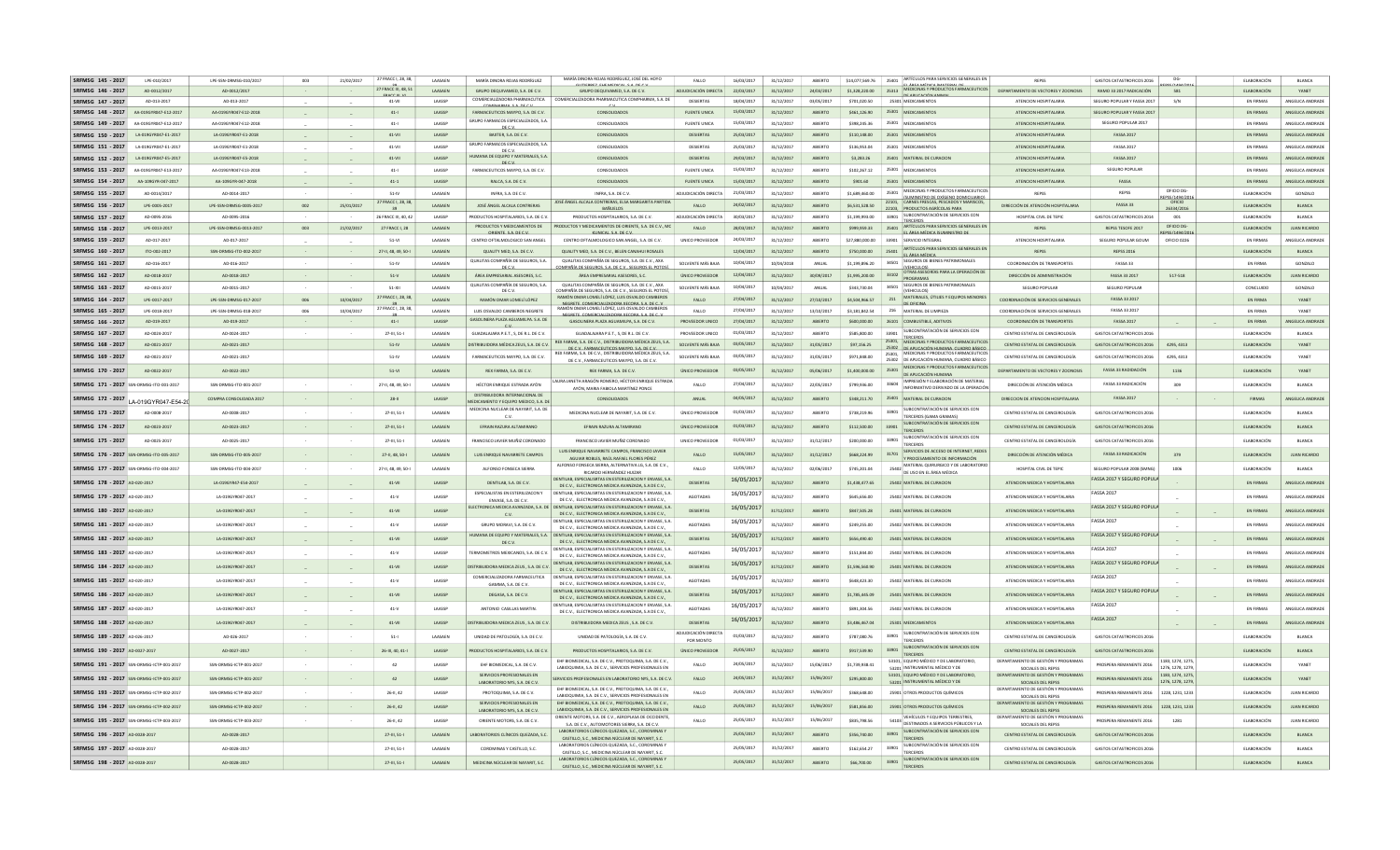| SRFMSG 199 - 2017 AD-0029-2017          | ITO-003/2016, ITO-006/2017                        |                      |            | 27-III, 47<br>PENÚLTIMO              | LAASAEN                  | ACCELPARTS, S.A. DE C.V.                                                 | ACCELPARTS, S.A. DE C.V.                                                                                             | DOS PROCESOS<br><b>DESIERTOS</b> | 17/05/2017  | 31/12/2017               | 31/12/2017               | \$928,000.00                 | INSTALACIÓN, REPARACIÓN<br>35401 MANTENIMIENTO DE EQUIPO E                                           | CENTRO ESTATAL DE CANCEROLOGÍA                                           | <b>FASSA 33 RADICACIÓN 2017</b>                    |                                | ELABORACIÓN                | <b>JUAN RICARDO</b> |
|-----------------------------------------|---------------------------------------------------|----------------------|------------|--------------------------------------|--------------------------|--------------------------------------------------------------------------|----------------------------------------------------------------------------------------------------------------------|----------------------------------|-------------|--------------------------|--------------------------|------------------------------|------------------------------------------------------------------------------------------------------|--------------------------------------------------------------------------|----------------------------------------------------|--------------------------------|----------------------------|---------------------|
| SRFMSG 200 - 2017 AD-0030-2017          | AD-0030-2017                                      |                      |            | 27-III, 51-I                         | LAASAEN                  | LABORATORIOS DE CITOPATOLOGÍA Y<br>PATOLOGÍA QUIRURGICA DE NAYARIT. S.A. | LABORATORIOS DE CITOPATOLOGÍA Y PATOLOGÍA<br>QUIRURGICA DE NAYARIT, S.A. DE C.V.                                     |                                  | 01/03/2017  | 31/12/2017               | ABIERTO                  | \$594,790.00                 | SUBCONTRATACIÓN DE SERVICIOS CON<br>33901<br><b>TERCEROS</b>                                         | CENTRO ESTATAL DE CANCEROLOGÍA                                           | <b>GASTOS CATASTROFICOS 2016</b>                   |                                | ELABORACIÓN                | BLANCA              |
| SRFMSG 201 - 2017 SSN-DRMSG-ICTP-004/17 | SSN-DRMSG-ICTP-004/17                             | $\sim$               |            | 26-II, 42                            | LAASSP                   | MARÍA FABIOLA MARTÍNEZ PONCE                                             | MARÍA FABIOLA MARTÍNEZ PONCE, HÉCTOR ENRIQUE ESTRADA<br>AYÓN                                                         | FALLO                            | 05/06/2017  | 31/12/2017               | 15/06/2017               | \$704,858.93                 | 51501 BIENES INFORMÁTICOS                                                                            | DEPARTAMENTO DE GESTIÓN Y PROGRAMA:<br>SOCIALES DEL REPSS                | PROSPERA REMANENTE 2016                            | 1235, 1240                     | ELABORACIÓN                | GONZALO             |
| SRFMSG 202 - 2017 AD.031-2017           | AD-020-2017                                       | $\sim$ $-$           |            | 41-VII                               | LAASSP                   | DEGASA, S.A. DE C.V.                                                     | DEGASA, S.A. DE C.V.                                                                                                 | <b>DESIERTAS</b>                 | 12/06/2017  | 31/12/2017               | ABIERTO                  | \$779,520.00                 | 25402 MAT DE CURACION                                                                                | ATENCION HOSPITALARIA                                                    | <b>FASSA 2017</b>                                  |                                | <b>EN FIRMAS</b>           | ANGELICA ANDRADI    |
| SRFMSG 203 - 2017 AD-031-2017           | LA-019GYR047-E53-2017                             |                      |            | 41-VII                               | LAASSP                   | CENTRUM PROMOTORA INTERNACIONAL<br>S.A. DE C.V.                          | CENTRUM PROMOTORA INTERNACIONAL, S.A. DE C.V.                                                                        | DESIERTAS                        | 12/06/2017  | 31/12/2017               | ABIERTO                  | \$1,245,000.00               | 25402 MAT DE CURACION                                                                                | SALUD MATERNA Y PERINATAL                                                | SEGURO POPULAR ANEXO IV                            |                                | EN FIRMAS                  | ANGELICA ANDRAD     |
| SRFMSG 204 - 2017 AD-032-2017           | AD-032-2017                                       | $\sim 100$           |            | 27-III, 51-I                         | LAASAEN                  | LABORATORIOS CLÍNICOS QUEZADA, S.C.                                      | LABORATORIOS CLÍNICOS QUEZADA, S.C.                                                                                  |                                  | 01/06/2017  | 31/12/2017               | ABIERTO                  | \$539,462.00                 | SUBCONTRATACIÓN DE SERVICIOS CON<br>33901<br>TERCEROS                                                | CENTRO ESTATAL DE CANCEROLOGÍA                                           | <b>GASTOS CATASTROFICOS 2016</b>                   |                                | ELABORACIÓN                | BLANCA              |
| SRFMSG 205 - 2017 ITO-007-2017          | SSN-DRMSG-ITO-007-2017                            |                      |            | 27-II, 48, 50-I                      | LAASAEN                  | LABIOQUIMIA, S.A. DE C.V.                                                | LABIOQUIMIA, S.A. DE C.V., ARBILAB, S.A. DE C.V.<br>PROTOQUIMA, S.A. DE C.V                                          | FALLO                            | 14/06/2017  | 31/12/2017               | 30/06/2017               | \$592,713.60                 | SUSTANCIAS Y PRODUCTOS QUÍMICOS<br>$25102$ $\overline{\text{BÁSICOS}}$                               | LABORATORIO ESTATAL                                                      | FASSA 33 RADICACIÓN 2017                           | 1150                           | ELABORACIÓN                | <b>YANET</b>        |
| SRFMSG 206 - 2017 10-011-2017           | SSN-DRMSG-ITO-011-2017                            | $\sim 10^{-1}$       |            | 27-II, 48, 50-I                      | LAASAEN                  | PROTOQUIMA, S.A. DE C.V.                                                 | LABIOQUIMIA, S.A. DE C.V., ARBILAB, S.A. DE C.V.<br>PROTOQUIMA, S.A. DE C.V.                                         | FALLO                            | 14/06/2017  | 31/12/2017               | 30/06/2017               | S607.576.97                  | OTRAS SUSTANCIAS Y PRODUCTOS<br>25901<br>QUÍMICOS                                                    | DEPARTAMENTO DE MEDICINA PREVENTIVA                                      | SEGURO POPULAR FEDERAL 2017<br><b>TESOFE</b>       | 1646                           | ELABORACIÓN                | YANET               |
| SREMSG 207 - 2017 IPF-020-2017          | LPF-SSN-DRMSG-020-2017                            | 008                  | 05/06/2017 | 27 FRACC I, 28, 3                    | <b>LAASAEN</b>           | FHE BIOMEDICAL SAIDECV                                                   | EHF BIOMEDICAL, S.A. DE C.V., CONSORCIO HERMES, S.A. DE                                                              | <b>FALLO</b>                     | 14/06/2017  | 31/12/2017               | 12/07/2017               | \$865,545.60                 | PRODUCTOS MINERALES UTILIZADOS EN<br>25502<br>LABORATORIOS                                           | DEPARTAMENTO DE CÁNCER DE LA MUJER                                       | SEGURO POPULAR FEDERAL<br>TESOFE                   |                                | <b>EN FIRMAS</b>           | GONZALO             |
| SREMSG 208 - 2017 AD-031-2017           | AD-020-2017                                       | $\sim$ $-$           |            | $41 - V1$                            | LAASSP                   | COMERCIALIZADORA FARMACEUTICA<br>GAMMA, S.A. DE C.V.                     | COMERCIALIZADORA FARMACEUTICA GAMMA, S.A. DE C.V.,<br>QUO FARMA, S.A. DE C.V.                                        | <b>DESIERTAS</b>                 | 16/06/2017  | 31/12/2017               | 06/07/201                | \$1,378,704.32               | 25301 MEDICAMENTOS                                                                                   | ATENCION HOSPITALARIA Y SALUD MATERNA                                    | <b>SEGURO POPULAR</b>                              |                                | <b>EN FIRMAS</b>           | ANGELICA ANDRADI    |
| SREMSG 209 - 2017 AD-031-2017           | AD-020-2017                                       |                      |            | 41-VII                               | <b>LAASSP</b>            | VIRO MEDICAL S.A. DEC.V.                                                 | VIBO MEDICAL, S.A. DE C.V. COMERCIALIZADORA<br>FARMACEUTICA GAMMA                                                    | DESIERTAS                        | 16/06/2017  | 31/12/2017               | 06/07/2017               | \$213,446.96                 | 25401 MATERIAL DE CURACION                                                                           | ATENCION HOSPITALARIA                                                    | <b>FASSA 2017</b>                                  |                                | <b>EN FIRMAS</b>           | ANGELICA ANDRADI    |
| SRFMSG 210 - 2017 AD-034-2017           | AD-034-2017                                       | $\sim 10^{-1}$       |            | 51-III y VI                          | LAASAEN                  | PUBLIHEALTH DE MÉXICO, S.A. DE C.V.                                      | PUBLIHEALTH DE MÉXICO, S.A. DE C.V.                                                                                  | PROVEEDOR UNICO                  | 16/06/2017  | 31/12/2017               | 30/06/2017               | \$5,151,812.00               | FERTILIZANTES, PESTICIDAS Y OTROS<br>25201                                                           | DEPARTAMENTO DE VECTORES Y ZOONOSIS<br>DEPTO. DE PREVENSIÓN Y CONTROL DE | <b>EASSA 33 RADICACIÓN 2017</b>                    | 1901.1964                      | ELABORACIÓN                | YANET               |
| SRFMSG 211 - 2017 LPE-019-2017          | LPE-SSN-DRMSG-019/2017                            | 007                  | 19/05/2017 | 27 FRACC I, 28, 38                   | LAASAEN                  | JOSÉ ÁNGEL ALCALA CONTRERAS                                              | JOSÉ ÁNGEL ALCALA CONTRERAS, ELSA MARGARITA PARTIDA<br><b>BAÑUELOS</b>                                               | FALLO                            | 12/06/2017  | 31/12/2017               | ABIERTO                  | \$5,000,000.00               | AGROQUÍMICOS<br>PRODUCTOS ALIMENTICIOS PARA PERSONAS<br>22102 DERIVADAS DE LA PRESTACIÓN DE          | COORDINACIÓN DE SERVICIOS GENERALES                                      | SEGURO POPULAR 2017                                | OFICIO<br>(/DSN/001/8          | CONCLUIDO                  | BLANCA              |
| SRFMSG 212 - 2017 ITO-012-2017          | SSN-DRMSG-ITO-012-2017                            |                      |            | 39<br>27-II, 48, 50-                 | LAASAEN                  | PROTOQUIMA, S.A. DE C.V.                                                 | PROTOQUIMA, S.A. DE C.V., LABIOQUIMIA, S.A. DE C.V.                                                                  | FALLO                            | 20/06/2017  | 31/12/2017               | 20/07/2017               | \$915,143.37                 | <b>OTRAS SUSTANCIAS Y PRODUCTOS</b><br>25901                                                         | DEPARTAMENTO DE VECTORES Y ZOONOSIS                                      | SEGURO POPULAR TESOFE 2017                         | 1248, 1246                     | ELABORACIÓN                | YANET               |
| SRFMSG 213 - 2017 LPE-022-2017          | LPE-SSN-DRMSG-022/2017                            | 008                  | 05/06/2017 | 27 FRACC I, 28, 38                   | LAASAEN                  | EHF BIOMEDICAL, S.A. DE C.V.                                             | EHF BIOMEDICAL, S.A. DE C.V., CONSORCIO HOSPITALARIO, S.A.<br>DE C.V., PROTOQUIMA, S.A. DE C.V., ARTÍCULOS MÉDICOS Y | FALLO                            | 20/06/2017  | 31/12/2017               | 01/08/2017               | \$5,490,589.72               | <b>POULDED</b><br>25401. ARTÍCULOS PARA SERVICIOS GENERALES EN<br>25102 EL ÁREA MÉDICA, SUSTANCIAS Y | CENTRO ESTATAL DE TRANSFUSIÓN SANGUINEA                                  | FASSA RADICACIÓN 2017                              | 758, 754, 755                  | ELABORACIÓN                | YANET               |
| SRFMSG 214 - 2017 LPE-022-2017          | LPE-SSN-DRMSG-022/2017                            | 008                  | 05/06/2017 | 7 FRACC I, 28, 31                    | LAASAEN                  | CONSORCIO HOSPITALARIO, S.A. DE C.V.                                     | EHF BIOMEDICAL, S.A. DE C.V., CONSORCIO HOSPITALARIO, S.A.                                                           | FALLO                            | 20/06/2017  | 31/12/2017               | 01/08/2017               | \$2,210,260.40               | 25401. ARTÍCULOS PARA SERVICIOS GENERALES E                                                          | CENTRO ESTATAL DE TRANSFUSIÓN SANGUINEA                                  | FASSA RADICACIÓN 2017                              | 758, 754, 755                  | ELABORACIÓN                | YANET               |
| SRFMSG 215 - 2017 LPE-023-2017          | LPE-SSN-DRMSG-023/2017                            | 008                  | 05/06/2017 | 27 FRACC I, 28, 38                   | LAASAEN                  | PROTOQUIMA, S.A. DE C.V.                                                 | DE C.V., PROTOQUIMA, S.A. DE C.V., ARTÍCULOS MÉDICOS Y<br>PROTOQUIMA, S.A. DE C.V., LABIOQUIMIA, S.A. DE C.V.        | <b>FALLO</b>                     | 20/06/2017  | 31/12/2017               | 20/07/2017               | \$1,061,925.48               | 25102 EL ÁREA MÉDICA, SUSTANCIAS Y<br>OTRAS SUSTANCIAS Y PRODUCTOS<br>25901                          | SUBDIRECCIÓN Y PREVENCIÓN DE ENFERMEDADES   SEGURO POPULAR TESOFE 2017   |                                                    | 1688                           | ELABORACIÓN                | <b>YANFT</b>        |
| SRFMSG 216 - 2017 10-008-2017           | SSN-DRMSG-ITO-008-2017                            |                      |            | 27-II, 48, 49, 50-I                  | LAASAEN                  | GRUPO BANSISA, S.A. DE C.V.                                              | GRUPO BANSISA, S.A. DE C.V., WIXARIKA GRÁFICA, S.A. DE C.V.                                                          | FALLO                            | 19/06/2017  | 31/12/2017               | 10/07/2017               | S613.628.40                  | <b>OUÍMICOS</b><br>IMPRESIONES DE DOCUMENTOS OFICIALES                                               | DIRECCIÓN DE AFILIACIÓN Y OPERACIÓN DEL                                  | SEGURO POPULAR 2011                                | 633                            | ELABORACIÓN                | <b>BLANCA</b>       |
| SRFMSG 217 - 2017 ITO-009-2017          | SSN-DRMSG-ITO-009-2017                            | $\sim$               |            | 27-II, 48, 49, 50-                   | LAASAEN                  | <b>CORPORATIVO INDUSTRIAL ROISE, S.A. DE</b>                             | CORPORATIVO INDUSTRIAL ROISE, S.A. DE C.V., EH                                                                       | <b>FALLO</b>                     | 19/06/2017  | 31/12/2017               | 10/07/2017               | \$730,878.88                 | 33603 PARA LA PRESTACIÓN DE SERVICIOS<br>MANTENIMIENTO Y CONSERVACIÓN D<br>35701                     | SEGURO POPULAR<br>DEPARTAMENTO DE CONSERVACIÓN                           | FASSA 33 RADICACIÓN 2017                           | 284, 281, 356                  | ELABORACIÓN                | <b>BLANCA</b>       |
| SRFMSG 218 - 2017 ITO-010-2017          | SSN-DRMSG-ITO-010-2017                            | $\sim$               |            | 27-II, 48, 49, 50-                   | LAASAEN                  | C.V.<br>RIZZO PAPELERA, S.A. DE C.V.                                     | BIOMEDICAL S.A. DE C.V.<br>RIZZO PAPELERA, S.A. DE C.V., ROSA ELIZABETH MORENO                                       | FALLO                            | 20/06/2017  | 31/12/2017               | ABIERTO                  | S861.201.86                  | MAQUINARIA Y EQUIPO<br>ARRENDAMIENTO DE EQUIPO Y BIENE<br>32301                                      | MANTENIMIENTO<br>COORDINACIÓN DE SERVICIOS GENERALES                     | SEGURO POPULAR TESOFE 2017                         | 357, 359, 358.<br>OFICIO No DA | ELABORACIÓN                | <b>BLANCA</b>       |
| SREMSG 219 - 2017 AD-035-2017           | AD-035-2017                                       | <b>Contract</b>      |            | 41-VIII                              | <b>LAASSP</b>            | GE SISTEMAS MÉDICOS DE MÉXICO, S.A                                       | GÓMEZ<br>GE SISTEMAS MÉDICOS DE MÉXICO, S.A. DE C.V.                                                                 | PROVEEDOR UNICO                  | 23/06/2017  | 31/12/2017               |                          | \$1,336,347.84               | INFORMÁTICOS (FOTOCOPIADORAS)<br>INSTALACIÓN, REPARACIÓN Y                                           | CENTRO ESTATAL DE CANCEROLOGÍA                                           | GASTOS CATASTROFICOS 2015                          | <b>REPSS/0137</b>              | <b>FLARORACIÓN</b>         | <b>BLANCA</b>       |
| SRFMSG 220 - 2017 AD-036-2017           | AD-036-2017                                       | $\sim 10^{-1}$       |            | $51 - VI$                            | LAASAEN                  | DE C.V.<br>SERVICIOS DE INGENIERÍA EN MEDICINA,                          | SERVICIOS DE INGENIERÍA EN MEDICINA, S.A. DE C.V.                                                                    | PROVEEDOR UNICO                  | 26/06/2017  | 31/12/2017               |                          | \$93,702.24                  | 35401 MANTENIMIENTO DE EQUIPO E<br>53102 EQUIPO MÉDICO Y DE LABORATORIO                              | HOSPITAL CIVIL DE TEPIC                                                  | <b>GASTOS CATASTROFICOS 2016</b>                   | 2079                           | ELABORACIÓN                | YANET               |
| SRFMSG 221 - 2017 10-013-2017           | SSN-DRMSG-ITO-013-2017                            | $\sim$               |            | 27-II, 48, 49, 50-                   | <b>LAASAEN</b>           | S.A. DE C.V.<br>ALFONSO FONSECA SIERRA                                   | ALFONSO FONSECA SIERRA, ALTERNATIVA LG, S.A. DE C.V.,                                                                | <b>FALLO</b>                     | 27/06/2017  | 31/12/2017               | 18/07/2017               | \$693,702.04                 | 25402 MATERIAL QUIRURGICO Y DE LABORATORIO DEPARTAMENTO DE GARANTÍA Y ATENCIÓN DEL                   |                                                                          | SEGURO POPULAR 2017 TESOER                         | 1809                           | ELABORACIÓN                | <b>BLANCA</b>       |
| SRFMSG 222 - 2017 AD-037-2017           | AD-037-2017                                       |                      |            | 47-PENÚLTIMO                         | LAASAEN                  | ACCEL PARTS, S. DE R.L. DE C.V.                                          | RICARDO HERNÁNDEZ HUIZAR<br>ACCEL PARTS, S. DE R.L. DE C.V.                                                          |                                  | 27/06/2017  | 31/12/2017               | 31/12/2017               | \$2,886,070.72               | 25102 DE USO EN EL ÁREA MÉDICA, SUSTANCIAS Y<br>INSTALACIÓN, REPARACIÓN Y                            | REPSS<br>DEPARTAMENTO DE MEDICINA PREVENTIVA                             | FASSA 33 RADICACIÓN 2017                           | 888                            | ELABORACIÓN                | <b>JUAN RICARDO</b> |
| SRFMSG 223 - 2017 ITO-014-201           | SSN-DRMSG-ITO-014-2017                            | $\sim$               |            | PÁRRAFO, 51-IV<br>27-II, 48, 49, 50- | LAASAEN                  | EHF BIOMEDICAL, S.A. DE C.V.                                             | EHF BIOMEDICAL, S.A. DE C.V., LABIOQUIMIA, S.A. DE C.V.                                                              | FALLO                            | 27/06/2017  | 31/12/2017               | 31/12/2017               | \$719.775.36                 | 35401 MANTENIMIENTO DE EQUIPO E<br>MANTENIMIENTO Y CONSERVACIÓN DE                                   | CENTRO ESTATAL DE CANCEROLOGÍA                                           | <b>GASTOS CATASTROFICOS 2015</b>                   |                                | ELABORACIÓN                | BLANCA              |
| SRFMSG 224 - 2017 AD-038-2017           | AD-038-2017                                       |                      |            | $26, 41 -$                           | LAASSP                   | FERNÁNDEZ EDUCACIÓN, S.A. DE C.V.                                        | FERNÁNDEZ EDUCACIÓN, S.A. DE C.V.                                                                                    | EXCLUSIVIDAD                     | 14/07/2017  | 31/12/2017               | 07/08/2017               | \$2,999,805.70               | 35701 MAQUINARIA Y EQUIPO<br>MATERIAL DE APOYO INFORMATIVO<br>21501                                  | DEPARTAMENTO DE PROMOCIÓN DE LA SALUD                                    | AFASPE RADICACIÓN RAMO 12                          | 1908                           | ELABORACIÓN                | BLANCA              |
| SRFMSG 225 - 2017 AD-039-2017           | AD-039-2017                                       | $\sim$               |            | $26.41 -$                            | LAASSP                   | AOC, S.A. DE C.V.                                                        | AOC. S.A. DE C.V.                                                                                                    | EXCLUSIVIDAD                     | 14/07/2017  | 31/12/2017               | 07/08/2017               | \$4,000,000.00               | PRODUCTOS DE PAPEL, CARTÓN E<br>33301                                                                | DEPARTAMENTO DE PROMOCIÓN DE LA SALUD                                    | 2017<br>AFASPE RADICACIÓN RAMO 12                  | 989                            | ELABORACIÓN                | BLANCA              |
| SRFMSG 226 - 2017 AD-040-2017           | AD-031-2017                                       |                      |            | $41-VII$                             | LAASSP                   | GRAJES FARMACEUTICA, S.A. DE C.V.                                        | GRAJES FARMACEUTICA, S.A. DE C.V., EFH BIOMEDICAL, S.A. DE                                                           | DESIERTAS                        | 07/07/2017  | 31/12/2017               | 31/07/2017               |                              | IMPRESIÓN ADQUIRIDOS COMO MATERIA<br>25401 MATERIAL DE CURACION                                      | PROGRAMAS DE SALUD                                                       | 2017<br>SEGURO POPULAR ANEXO IV                    |                                | EN FIRMAS                  | ANGELICA ANDRADI    |
| SREMSG 227 - 2017 AD-040-2017           | AD-031-2017                                       | $\sim 10^{-1}$       |            | 41-VII                               | LAASSP                   | EHF BIOMEDICAL, S.A. DE C.V.                                             | C.V.<br>GRAJES FARMACEUTICA, S.A. DE C.V., EFH BIOMEDICAL, S.A. DE                                                   | DESIERTAS                        | 07/07/2017  | 31/12/2017               | 31/07/2017               |                              | 25401 MATERIAL DE CURACION                                                                           | PROGRAMAS DE SALUD                                                       | SEGURO POPULAR ANEXO IV                            |                                | EN FIRMAS                  | ANGELICA ANDRADI    |
| SREMSG 228 - 2017 AD-041-2017           | AD-041-2017                                       | $\sim$<br>$\sim 100$ |            |                                      |                          | REX FARMA, S.A. DE C.V.                                                  | REX FARMA, S.A. DE C.V.                                                                                              | ÚNICO PROVEEDOR                  | 14/07/2017  | 31/12/2017               | 28/07/2017               | \$899,200.00                 | MEDICINAS Y PRODUCTOS FARMACEUTICO<br>25301                                                          | CENTRO REGIONAL DE TOXICOLOGÍA                                           | SUBSIDIO ESTATAL 2017                              | 1838                           | ELABORACIÓN                | BLANCA              |
| SREMSG 229 - 2017 AD-042-2017           | LPF-SSN-DRMSG-025/17 Y 029/17                     | $\sim$               |            |                                      |                          | SAILID DIGNA PARA TODOS LA P                                             | SAILID DIGNA PARA TODOS LA P                                                                                         | PROVEEDOR UNICO                  | 27/07/2017  | 31/12/2017               | ARIFRTO                  | \$1,965,103.80               | DE APLICACIÓN HUMANA<br>SUBCONTRATACIÓN DE SERVICIOS CON<br>33901                                    | DIRECCIÓN DE SALUD PÚBLICA                                               | RADICACIÓN<br>ANEXO IV 2017                        | OFICIO 10936                   | FLARORACIÓN                | <b>BLANCA</b>       |
| SRFMSG 230 - 2017 AD-033-2017           | AD-033-2017                                       | $\sim 100$           |            | $51 -$                               | LAASAEN                  | EHF BIOMEDICAL, S.A. DE C.V.                                             | EHF BIOMEDICAL, S.A. DE C.V, LABIOQUIMIA, S.A. DE C.V.                                                               | MENOR PRECIO                     | 17/07/2017  | 31/12/2017               | 07/08/2017               | S46,983,48                   | <b>TERCEROS</b><br>PRODUCTOS MINERALES UTILIZADOS EN<br>25502                                        | DEPARTAMENTO DE CÁNCER DE LA MUJER                                       | SEGURO POPULAR FEDERAL                             |                                | EN FIRMAS                  | GONZALO             |
| SRFMSG 231 - 2017 LPE-026-2017          | SSN-LPF-DRMSG-026-2017                            | 009                  | 14/06/2017 | 27-1, 28, 45                         | LAASAEN                  | MARÍA DINORA ROJAS RODRÍGUEZ                                             | PROTOQUIMA, S.A. DE C.V.<br>MARÍA DINORA ROJAS RODRÍGUEZ; SILANMO SOLUCIONES                                         | FALLO                            | 19/07/2017  |                          |                          | \$1,747,570.16               | LABORATORIOS<br>25901 OTROS PRODUCTOS QUÍMICOS                                                       | DEPARTAMENTO DE MEDICINA PREVENTIVA                                      | TESOFE<br>FASSA 33 RADICACIÓN 2017                 | 1943, 1320, 194                | ELABORACIÓN                | <b>JUAN RICARDO</b> |
| SRFMSG 232 - 2017 LPE-028-2017          | SSN-LPE-DRMSG-028-2017                            | 011                  | 27/06/2017 | 27-1, 28, 45                         | LAASAEN                  | SERVICIOS PROFESIONALES EN                                               | PROFESIONALES, S.A. DE C.V.; SERVICIOS PROFESIONALES EN<br>SERVICIOS PROFESIONALES EN LABORATORIOS NYS. S.A. DE      | FALLO                            | 19/07/2017  | 31/12/2017<br>31/12/2017 | 09/08/2017<br>09/08/2017 | \$1,506,318.00               | 25901 OTROS PRODUCTOS QUÍMICOS                                                                       | DEPARTAMENTO DE GARANTÍA DE ATENCIÓN DEL SEGURO POPULAR FEDERAL 2017     |                                                    | 1941.1321<br>2014              | ELABORACIÓN                | <b>JUAN RICARDO</b> |
| SRFMSG 233 - 2017 ITO-015-2017          | SSN-DRMSG-ITO-015-2017                            |                      |            | 27-II, 48, 49, 50-                   | LAASAEN                  | LABORATORIOS NYS, S.A. DE C.V.<br>GRUPO BANSISA, S.A. DE C.V.            | C.V.; TECNOLOGÍA MÉDICA INTERAMERICANA, S.A. DE C.V.<br>GRUPO BANSISA, S.A. DE C.V., WIXARIKA GRÁFICA, S.A. DE C.V.  | FALLO                            | 17/07/2017  | 31/12/2017               | 31/07/2017               | \$613,628.40                 | IMPRESIONES DE DOCUMENTOS OFICIALES                                                                  | REPSS<br>DIRECCIÓN DE AFILIACIÓN Y OPERACIÓN DEL                         | <b>TESOFE</b><br>SEGURO POPULAR 2011               | 1313                           | ELABORACIÓN                | BLANCA              |
| SRFMSG 234 - 2017 LPE-030-2017          | SSN-LPE-DRMSG-030-2017                            | 012                  | 10/07/2017 | 27-1, 28, 45                         | LAASAEN                  | GRE UNIFORMES, S.A. DE C.V.                                              | GRE UNIFORMES, S.A. DE C.V., INNOVACIÓN PARA TI, S.A. DE                                                             | FALLO                            | 01/08/2017  | 31/12/2017               | 02/10/2017               | \$10,278,378.36              | 33603 PARA LA PRESTACIÓN DE SERVICIOS<br>271 VESTUARIO Y UNIFORMES PRENDAS DE                        | SEGURO POPULAR<br>SUBDIRECCIÓN DE RECURSOS HUMANOS, NOMINA               | FASSA 33 RADICACIÓN 2017                           | 1099.1097.1115                 | ELABORACIÓN                | YANET               |
| SRFMSG 235 - 2017 AD-0043-2017          | AD-0043-201                                       |                      |            |                                      |                          | B.P.M. SERVICIOS, S.A. DE C.V.                                           | C.V.; PROYECTOS ESTRATEGICOS MONACO, S.A. DE C.V.;<br>B.P.M. SERVICIOS, S.A. DE C.V.                                 | UNICO PROVEEDOR                  | 27/07/2017  | 31/12/2017               | 31/12/2017               | \$765,600.00                 | 272 PROTECCIÓN PERSONAL<br>33301 SERVICIOS DE INFORMATICA                                            | Y PAGO<br>DEPARTAMENTO DE NOMINA Y PAGO                                  | FASSA 33-2017                                      | 1106.1156.1187<br>572          | ELABORACIÓN                | BLANCA              |
| SRFMSG 236 - 2017 AD-0044-2017          | AD-0044-2017                                      |                      |            |                                      |                          | B.P.M. SERVICIOS, S.A. DE C.V.                                           | B.P.M. SERVICIOS, S.A. DE C.V.                                                                                       | UNICO PROVEEDOR                  | 27/07/2017  | 31/12/2017               | 31/12/2017               | \$821,280.00                 | 32701 ARRENDAMIENTO DE ACTIVOS INTANGIBLES                                                           | DEPARTAMENTO DE NOMINA Y PAGO                                            | FASSA 33-2017                                      | 573                            | ELABORACIÓN                | <b>BLANCA</b>       |
| SREMSG 237 - 2017 ICTP-005-2017         | SSN-DRMSG-ICTP-005-2017                           |                      |            |                                      |                          | LABIOQUIMIA, S.A. DE C.V.                                                |                                                                                                                      |                                  | 27/07/2017  | 31/12/2017               | 11/08/2017               | \$1,224,550.52               | 53101 EQUIPO MEDICO Y DE LABORATORIO                                                                 | <b>LARORATORIO ESTATAL</b>                                               | RAMO 12-2017                                       | 1818                           | ELABORACIÓN                | <b>BLANCA</b>       |
| SREMSG 238 - 2017 AD-045-2017           | AD-045-2017                                       |                      |            | 42                                   | LAASSP                   | COMERCIALIZADORA FARMACEUTICA                                            | COMERCIALIZADORA FARMACEUTICA GAMMA, S.A. DE C.V.,                                                                   | <b>MONTO</b>                     | 05/08/2017  | 31/12/2017               | JULIO Y OCTUBRE          | \$560,648.00                 | 25301 MEDICAMENTOS                                                                                   | SALUD DE LA INFANCIA Y ADOLESCENCIA                                      | FASSA 33-2017                                      |                                | <b>EN FIRMAS</b>           | ANGELICA ANDRADI    |
| SREMSG 239 - 2017                       | AD-046-2017                                       |                      |            | 42                                   | <b>LAASSP</b>            | GAMMA, S.A. DE C.V.<br>COMERCIALIZADORA FARMACEUTICA                     | DISTRIBUIDORA INTERNACIONAL DE MEDICAMENTO Y FOURO<br>COMERCIALIZADORA FARMACEUTICA GAMMA, S.A. DE C.V               | MONTO                            | 15/08/201   | 31/12/2017               | 31/08/2017               | \$390,863.30                 | 25301 MEDICAMENTOS                                                                                   | <b>URGENCIAS EPIDEMIOLOGICAS Y DESASTRES</b>                             | FASSA 33-2017                                      | OF 9491                        | <b>EN FIRMAS</b>           | ANGELICA ANDRADI    |
| SREMSG 240 - 2017                       | AD-046-2017                                       |                      |            | 42                                   | <b>LAASSP</b>            | GAMMA, S.A. DE C.V.<br>COMERCIALIZADORA FARMACEUTICA                     | DISTRIBUIDORA INTERNACIONAL DE MEDICAMENTOS Y FOURO<br>COMERCIALIZADORA FARMACEUTICA GAMMA, S.A. DE C.V.,            | <b>MONTO</b>                     | 15/08/201   | 31/12/2017               | 31/08/2017               | \$259,169.24                 | 25301 MEDICAMENTOS                                                                                   | EDA/COLERA                                                               | FASSA 33-2017                                      | OF, 9488                       | EN FIRMAS                  | ANGELICA ANDRADI    |
|                                         |                                                   |                      |            | 26-II, 40                            |                          | GAMMA, S.A. DE C.V.                                                      | DISTRIBUIDORA INTERNACIONAL DE MEDICAMENTO Y FOUIPO                                                                  |                                  | 07/09/2017  |                          |                          |                              |                                                                                                      | DEPARTAMENTO DE GESTIÓN Y PROGRAMA                                       | PROSPERA 2017                                      |                                |                            |                     |
| SRFMSG 241 - 2017 AD-049-2017           | SSN-DRMSG-ICTP-006-2017<br>SSN-DRMSG-ITO-016-2017 |                      |            | PENÚLTIMO                            | LAASSP<br><b>LAASAEN</b> | MARÍA LUISA AMADOR GONZÁLEZ<br>CORPORATIVO INDUSTRIAL ROISE, S.A. DE     | MARÍA LUISA AMADOR GONZÁLEZ<br>CORPORATIVO INDUSTRIAL ROISE, S.A. DE C.V.,                                           | MONTO<br><b>FALLO</b>            | 08/09/2017  | 31/12/2017               | 11/09/2017<br>26/09/2017 | \$649,880.00<br>\$853,296.00 | 38301 CONGRESOS Y CONVENCIONES<br>MANTENIMIENTO Y CONSERVACIÓN DE<br>35701                           | SOCIALES DEL REPSS<br>DEPARTAMENTO DE CONSERVACIÓN Y                     | FASSA 33 2017                                      | 1931<br>1409, 1397, 1398,      | ELABORACIÓN<br>ELABORACIÓN | BLANCA<br>BLANCA    |
| SRFMSG 242 - 2017 ITO-016-2017          |                                                   | $\sim$               |            | 27-II, 48, 50-I, 52                  |                          | $c_{V}$<br>HUMANA DE EQUIPO Y MATERIALES, S.A.                           | CONSTRUCCIONES MADAL, S.A. DE C.V.                                                                                   | PROVEEDOR UNICO                  | 09/09/2017  | 31/12/2017               |                          |                              | MAQUINARIA Y FOURO<br>25402 MATERIAL QUIRURGICO Y DE LABORATORIO                                     | <b>MANTENIMIENTO</b>                                                     | <b>GASTOS CATASTROFICOS 2017</b>                   | 1399, 1406, 1325               |                            | GONZALO             |
| SRFMSG 243 - 2017 AD-048-2017           | AD-048-2017                                       | $\sim$               |            | $51-VI$<br>26-11, 40                 | LAASAEN                  | DE C.V.                                                                  | HUMANA DE EQUIPO Y MATERIALES, S.A. DE C.V.                                                                          |                                  |             | 31/12/2017               |                          | \$1,192,286.74               | DE USO EN EL ÁREA MÉDICA<br>33104 OTRAS ASESORÍAS Y CONSULTAS                                        | HOSPITAL CIVIL DE TEPIC                                                  | AFASPE RADICACIÓN RAMO 12                          | 2381                           | CANCELADO                  |                     |
| SRFMSG 244 - 2017 ICTP-009-2017         | SSN-DRMSG-ICTP-009-201                            |                      |            | PENÚLTIMO<br>26-II.40                | LAASSP                   | MARGARITA SAFDIE KANAN                                                   | MARGARITA SAFDIE KANAN<br>ALFONSO FONSECA SIERRA, ALTERNATIVA LG, S.A. DE C.V.,                                      | MONTO                            | 13/09/2017  | 31/12/2017               | 19/09/2017               | \$800,000.00                 | <b>PROFESIONALES</b>                                                                                 | DEPARTAMENTO DE PROMOCIÓN DE LA SALUD                                    | 2017<br>SEGURO POPULAR SEGURO                      | 987                            | ELABORACIÓN                |                     |
| SRFMSG 245 - 2017 ICTP-007-2017         | SSN-DRMSG-ICTP-007-2017                           |                      |            | PENÚLTIMO<br>26-11.40                | LAASSP                   | ALFONSO FONSECA SIERRA                                                   | RICARDO HERNÁNDEZ HUIZAR                                                                                             | FALLO                            | 15/09/2017  | 31/12/2017               | 25/09/2017               | \$1,380,052.00               | 25401 MATERIALES, ACCESORIOS Y SUMINISTROS<br>MATERIALES, ACCESORIOS Y SUMINISTROS                   | HOSPITAL CIVIL DE TEPIC                                                  | MÉDICO SIGLO XXI 2014<br>SIGLO XXI 2017 RADICACIÓN | 2365                           | ELABORACIÓN                | BLANCA              |
| SRFMSG 246 - 2017 ICTP-008-2017         | SSN-DRMSG-ICTP-008-2017                           | $\sim 100$           |            | PENÚLTIMO<br>26-II.40                | LAASSP                   | MARÍA DINORA ROJAS RODRÍGUEZ                                             | MARÍA DINORA ROJAS RODRÍGUEZ                                                                                         |                                  | 18/09/20017 | 31/12/2017               | 25/09/2017               | \$1,313,410.00               | 25401<br>MÉDICOS<br>OTRAS ASESORÍAS Y CONSULTAS                                                      | HOSPITAL CIVIL DE TEPIC                                                  | AFASPE RADICACIÓN 2017                             | 2388                           | ELABORACIÓN                | BLANCA              |
| SRFMSG 247 - 2017 ICTP-010-2017         | AD-052-2017                                       | <b>Contract</b>      |            | PENÚLTIMO                            | LAASSP                   | RAQUEL ALMANZA DEL CASTILLO                                              | RAQUEL ALMANZA DEL CASTILLO                                                                                          |                                  | 15/09/2017  | 31/12/2017               | 25/09/2017               | \$399,999.99                 | 33104 PROFESIONALES                                                                                  | DEPARTAMENTO DE PROMOCIÓN DE LA SALUD                                    |                                                    | 986                            | ELABORACIÓN                | BLANCA              |